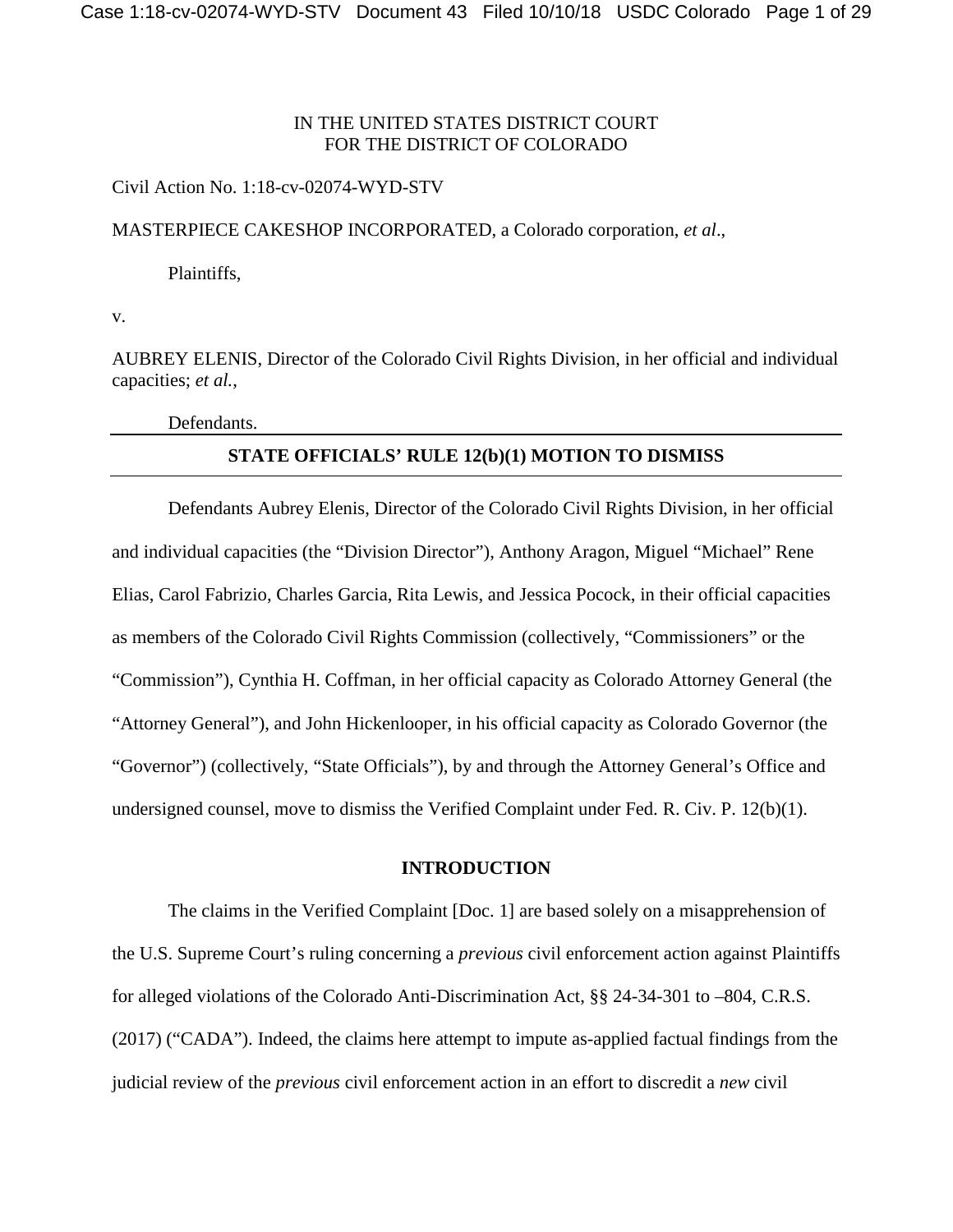enforcement action based on a *new* discrimination charge filed against Plaintiffs by a member of the public. This attempted imputation is without legal merit and, once rejected by this Court, Plaintiffs' claims face numerous, insurmountable jurisdictional hurdles requiring their complete dismissal.[1](#page-1-0) Simply put, Plaintiffs must still comply with CADA's valid and enforceable protections prohibiting discrimination in places of public accommodation.

### **THE** *MASTERPIECE I* **PROCEEDINGS**

Plaintiff Masterpiece Cakeshop, Inc. (the "bakery"), which is owned by Plaintiff Jack Phillips, was the respondent to an earlier third-party charge of discrimination in a place of public accommodation filed with the Colorado Civil Rights Division ("Division") in 2012. After notice, an investigation, and an opportunity to be heard, the former Division Director determined that probable cause existed for the 2012 charge, the former Commissioners decided to notice a hearing and file a formal complaint related to the 2012 charge, and adjudicative proceedings were held before an administrative law judge ("ALJ") and the former Commissioners. The ALJ issued a lengthy written order finding that the bakery refused to make a wedding cake for Charlie Craig and David Mullins, a gay-couple who intended to serve the cake at a celebration of their marriage, because of their sexual orientation in violation of CADA. A majority of the former Commissioners affirmed the ALJ's decision, and the bakery and Mr. Phillips appealed unsuccessfully to the Colorado Court of Appeals and the Colorado Supreme Court. *See Craig v.* 

<span id="page-1-0"></span> $<sup>1</sup>$  As fully demonstrated below, their claims cannot overcome the jurisdictional defenses of</sup> mandatory and discretionary abstention under the *Younger*, *Pullman*, *Burford*, and *Colorado River* doctrines, absolute quasi-prosecutorial immunity, qualified immunity, Eleventh Amendment immunity, and standing. *See infra* **ARGUMENT**, p. 9 – 27.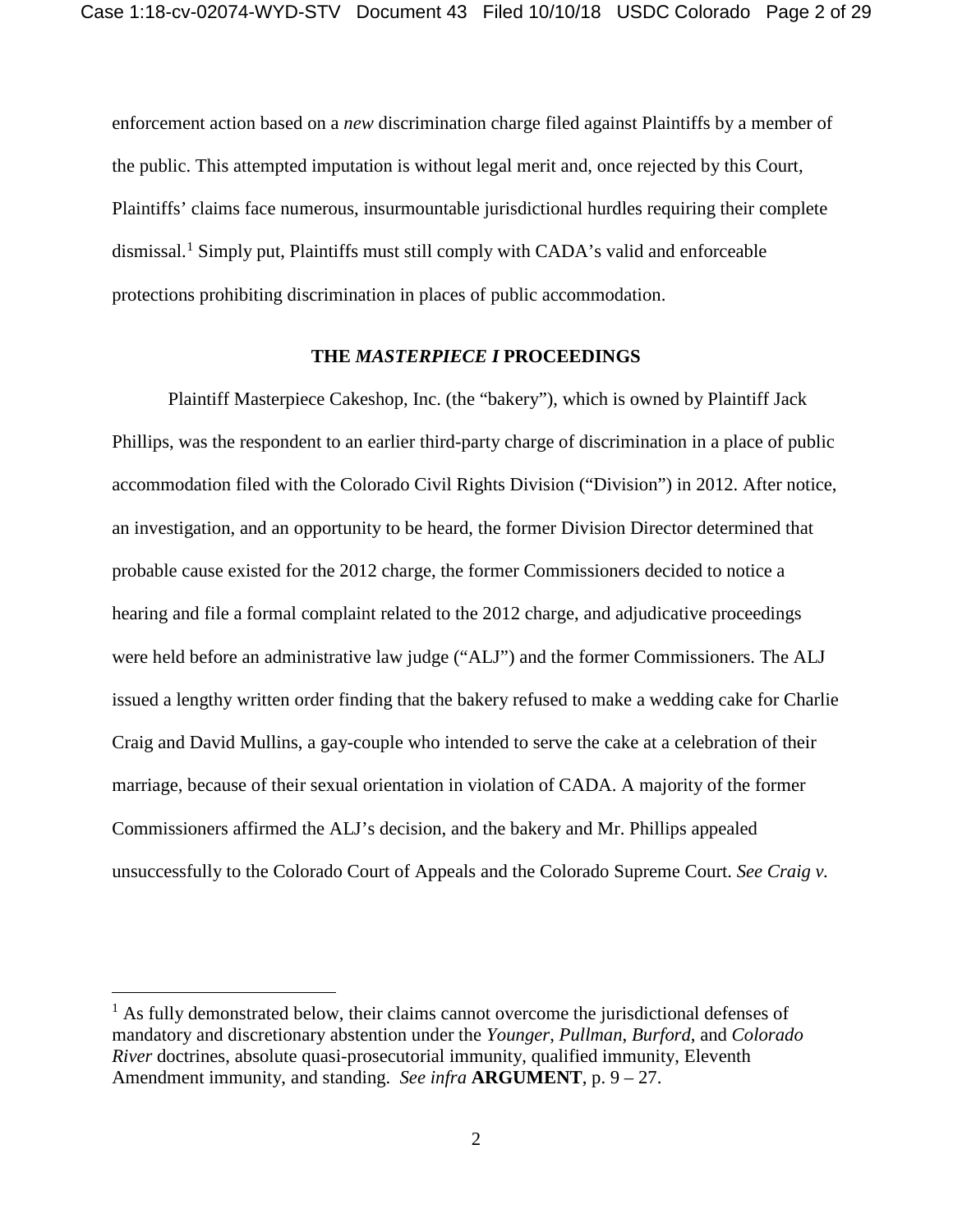*Masterpiece Cakeshop, Inc.,* 370 P.3d 272 (Colo. App. 2015), *cert. denied*, 2016 WL 1645027 (Colo. 2016).

The bakery and Mr. Phillips then appealed to the U.S. Supreme Court, which reversed in a decision issued on June 4, 2018, due to findings of hostility on the part of *former* Commissioners that were "inconsistent with the First Amendment's guarantee that our laws be applied in a manner that is neutral towards religion." *See Craig v. Masterpiece Cakeshop, Inc.,* 370 P.3d 272 (Colo. App. 2015), *rev'd sub nom. Masterpiece Cakeshop, Ltd. v. Colorado Civil Rights Comm'n*, 138 S. Ct. 1719, 1732 (2018) ("*Masterpiece I"*). That hostility, the Court held, deprived Mr. Phillips of a "neutral decisionmaker" during all stages of the state adjudication of the 2012 discrimination charge. *Id*. Thus, despite finding that "[i]t is unexceptional that Colorado law can protect gay persons, just as it can protect other classes of individuals, in acquiring whatever products and services they choose on the same terms and conditions as are offered to other members of the public," and noting that this "Court's precedents make clear that the baker, in his capacity as the owner of a business serving the public, might have his right to the free exercise of religion limited by generally applicable laws," the Supreme Court did not reach the merits of the bakery and Mr. Phillips' challenge to the Colorado Court of Appeals' decision holding that they violated CADA. *Id.*, at 1728, 1723-24, 1732.

Instead, the decision noted "[i]n this case the adjudication concerned a context that may well be different going forward." *Id.*, at 1732. And although it invalidated the former Commissioners' ruling on the 2012 discrimination charge and the state appellate court's decision enforcing the same, the Supreme Court expressly foreshadowed that "later cases raising these or similar concerns are [to be] resolved in the future," and "[t]he outcome of cases like this in other circumstances must await further elaboration in the courts, all in the context of recognizing that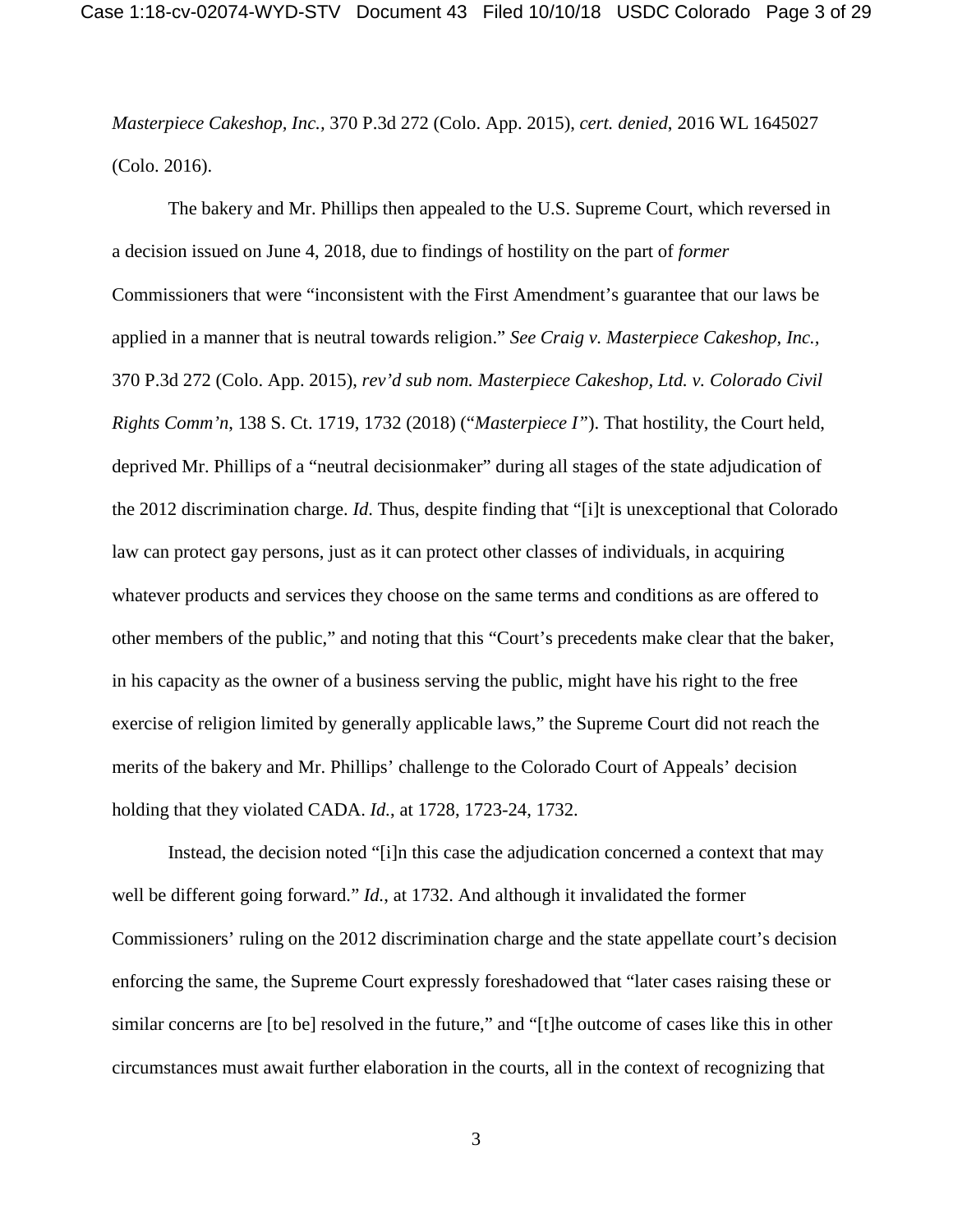these disputes must be resolved with tolerance, without undue disrespect to sincere religious beliefs, and without subjecting gay persons to indignities when they seek goods and services in an open market." *Id.*

#### **RELEVANT FACTS AND STATE PROCEDURAL BACKGROUND**

The same day *Masterpiece I* was announced, the Division issued a written public statement acknowledging the decision in favor of the bakery and Mr. Phillips and stating that it "respects the ruling of the Supreme Court of the United States." Doc. 1, ¶ 217. It further stated "[t]he court has sent a message regarding members of decision making bodies, such as the Colorado Civil Rights Commission, requiring that its deliberations remain objective and consistent so that both parties are guaranteed those considerations and are applied in a consistent manner." *Id.* The statement resolved that "[a]long with this guidance issued by the United States Supreme Court," both the current Division Director and Commissioners "will continue reviewing charges of discrimination as it pertains to [CADA]" because the "decision does not alter [CADA] or its protections." *Id.*

That resolve was tested almost immediately in the wake of *Masterpiece I*. On June 28, 2018, the Division Director found probable cause for a *new* charge of discrimination filed against the bakery and Mr. Phillips by a *different* member of the public. Doc. 1, ¶¶ 175, 195-202. The events that gave rise to the probable cause finding started in June 2017 on the same day that the Supreme Court announced it would hear *Masterpiece I*. *Id.*, ¶¶ 176-77. Specifically, Autumn Scardina called the bakery on June 26, 2017 to order a cake for the occasion of her birthday. Doc. 1 ¶¶ 177, 179; Doc. 1-1, p. 2. The bakery's co-owner, Debi Philips, answered the call and solicited details about Ms. Scardina's specifications for the cake, including the date it was needed, the size, and desired flavors. Doc. 1-1, p. 2. Ms. Scardina asked for the cake to be made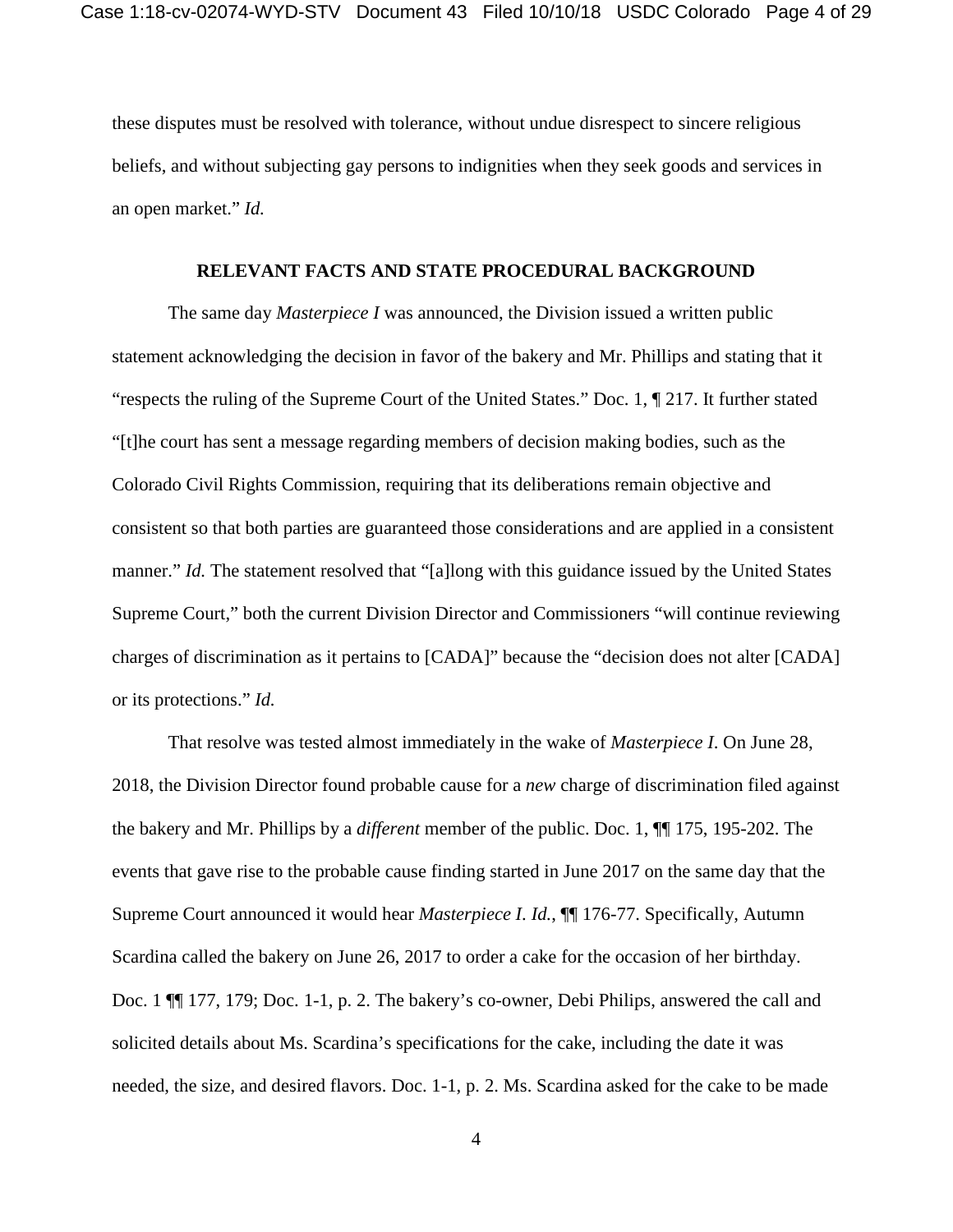with a blue exterior and a pink interior, and "'explained that the design was a reflection of the fact that [she] transitioned from male-to-female and that [she] had come out as transgender on [her] birthday.'" Doc. 1, ¶ 179; Doc. 1-1, p. 2. After sharing what the requested cake colors meant to her and disclosing that she is transgender, the bakery refused to fulfill Ms. Scardina's order because "the cake was 'to celebrate a sex-change from male to female,'" and ended the call. Doc. 1, ¶¶ 179, 184; Doc. 1-1, p. 2-3.

Ms. Scardina called the bakery again and spoke with an employee about the conversation she just had with Ms. Phillips. Doc. 1-1, p. 2-3. The employee informed her that the bakery would not fulfill the cake order and, when Ms. Scardina questioned the bakery's policies, the employee ended the call without responding to her inquiries. Doc. 1, ¶ 179; Doc. 1-1, p. 3. After being refused service, Ms. Scardina filed a charge of discrimination based on sex and transgender status with the Division in July 2017, which in turn notified the bakery and investigated the charge. Doc. 1, ¶¶ 192-93. The bakery responded to the 2017 charge by denying the allegations of discrimination and raising statutory and constitutional defenses. *Id.*, ¶ 194. Through its response, Mr. Phillips admitted that he makes all final business decisions for the bakery, affirmed his co-owner and employee's reasons for refusing to serve Ms. Scardina, and contended that the bakery "will not create custom cakes that address the topic of sex-changes or gender transitions" or that "support a message that 'promote[s] the idea that a person's sex is anything other than an immutable God-given biological reality.'" Doc. 1-1, p. 3.

On June 28, 2018, the Division issued a probable cause determination detailing these events and concluding "[t]he evidence thus demonstrates that the refusal to provide service to [Ms. Scardina] was based on [her] transgender status. A claim of discriminatory denial of full and equal enjoyment of a place of public accommodation has been established." Doc. 1, ¶ 200;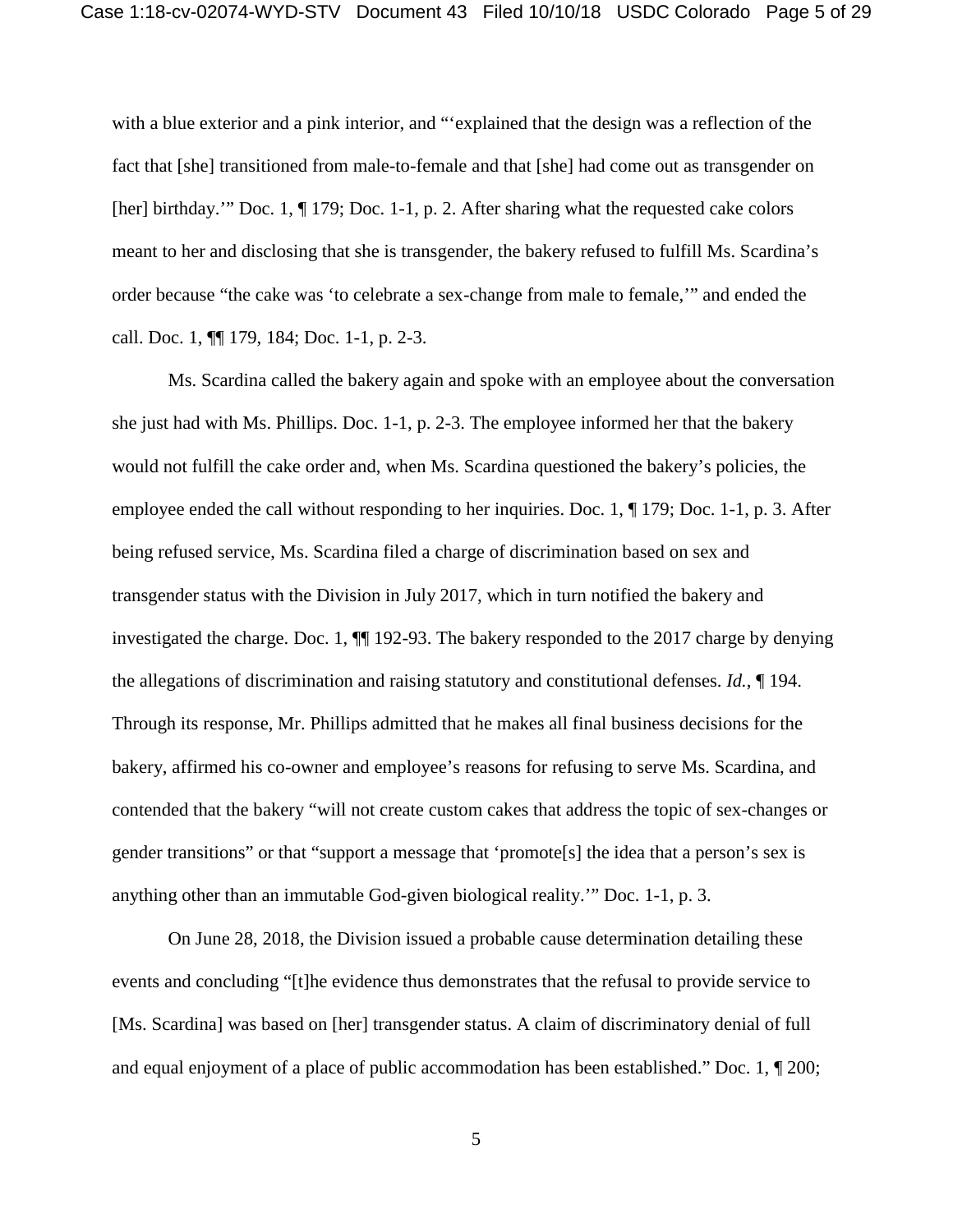Doc. 1-1, p. 3-4. The Division Director's probable cause finding therefore determined that "the [bakery and Mr. Phillips] have violated C.R.S. 24-34-602, as re-enacted," and ordered the parties to attempt to reach an amicable resolution of the charge through compulsory mediation "[i]n accordance with C.R.S. 24-34-306(2)(b)(II), as re-enacted[.]" Doc. 1, ¶¶ 201-02; Doc. 1-1, p. 4. The mediation proved unsuccessful and, in accordance with C.R.S. § 24-34-306(4), the Commission decided to issue a written notice and complaint requiring the bakery and Mr. Phillips to answer the 2017 discrimination charge at a formal hearing before an ALJ. *See* Ex. A – Notice of Hearing and Formal Complaint, *Scardina v. Masterpiece Cakeshop Inc.*, et al., Colorado Office of Administrative Courts ("OAC") Case No. CR 2018\_\_\_\_\_, filed Oct. 9,  $2018$  $2018$ ).<sup>2</sup>

After the Division Director's probable cause finding but before the Commission filed the notice of hearing and formal complaint, Plaintiffs filed their Verified Complaint in this Court. Doc. 1, p. 51. In it, they assert claims under 42 U.S.C. § 1983 against the State Officials for allegedly violating their First and Fourteenth Amendment constitutional rights based on several as-applied and facial theories. *Id*., ¶¶ 280-335. Specifically, they assert an as-applied freeexercise challenge to C.R.S. § 24-34-601(2)(a), which prohibits discrimination in place of public accommodation, as well as an as-applied free speech challenge to its first, second, and third clauses, and a facial challenge to its third clause. *Id.*, ¶¶ 280-316. Plaintiffs also assert as-applied and facial due process challenges to C.R.S.  $\S$  24-34-601(2)(a)'s third clause, as well as an as-

<span id="page-5-0"></span> $2$  Courts may "take judicial notice of judicial proceedings in other courts if they have a direct relation to the matters at issue." *Barrett v. Pearson*, 355 F. App'x 113, 116 (10th Cir. 2009) (internal quotation marks and modification omitted). Such proceedings may be considered without converting a motion to dismiss to a motion for summary judgment. *See Tal v. Hogan*, 453 F.3d 1244, 1265 n.24 (10th Cir. 2006). The State Officials respectfully request that this Court take judicial notice of *Scardina v. Masterpiece Cakeshop Inc., et al*., OAC Case No. CR 2018\_\_\_\_\_, filed Oct. 9, 2018.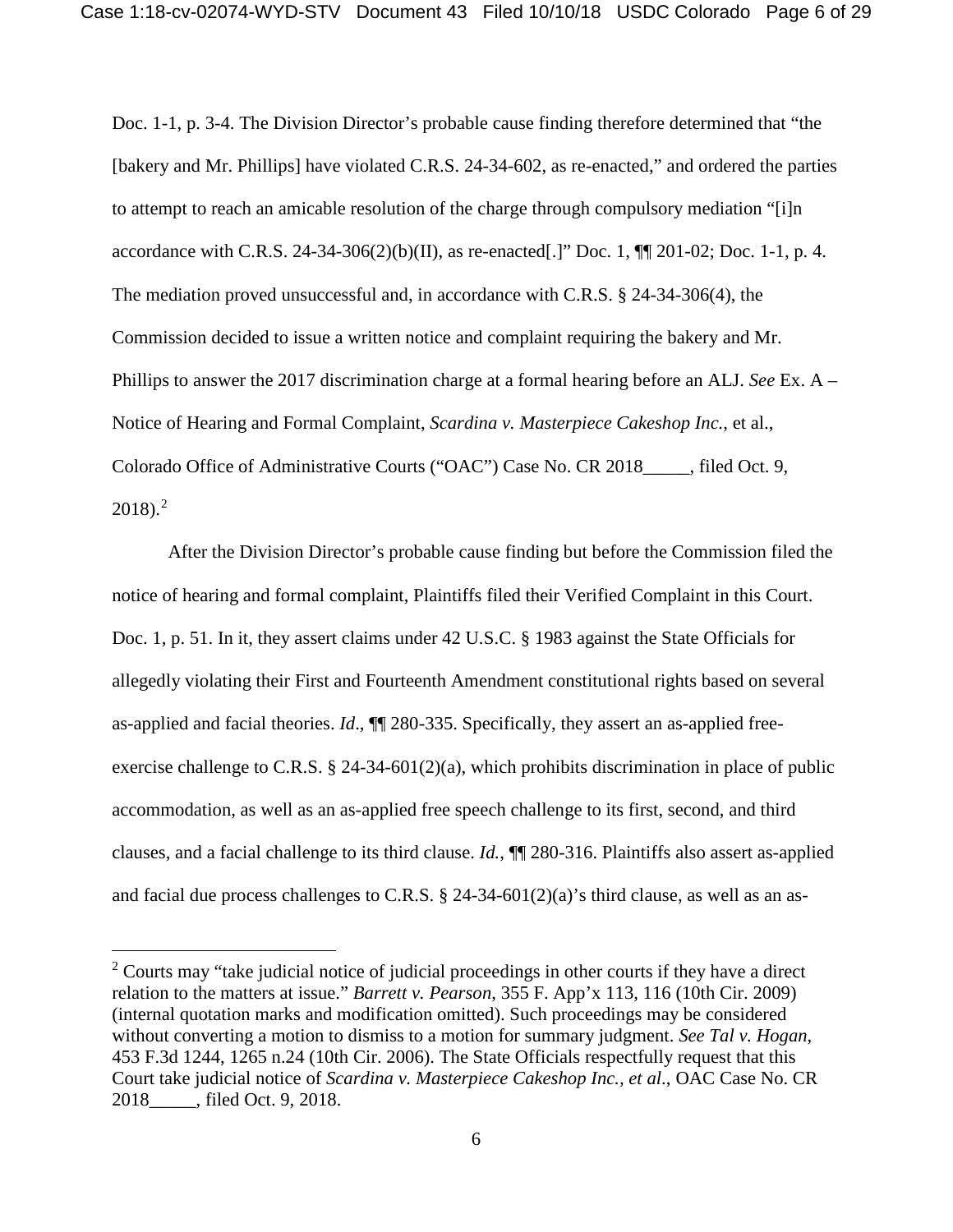applied due process challenge to the selection criteria for Commissioners in C.R.S. § 24-34- 303(1)(b)(I)-(III). *Id.*, ¶¶ 323. Finally, they assert an as-applied equal protection challenge to C.R.S. § 24-34-601(2)(a). As redress, they seek declaratory and injunctive relief against all of the State Officials, actual and punitive damages against the Division Director, and nominal damages against each of the State Officials. *Id.*, Prayer for Relief, ¶¶ 1-11.

Notably, the Verified Complaint does not allege that any Commissioner who is named as a Defendant here was also serving as a Commissioner when the Commission finally decided the 2012 discrimination charge and defended that decision in the *Masterpiece I* appeals. *See* Doc. 1. It does contain a series of allegations about the Division's March 24, 2015 determinations that no probable cause existed for discrimination charges filed by William Jack against three other bakeries, and the Commission's affirmation of those determinations. *See Id.* ¶¶ 69-80. These allegations are proffered in support of Plaintiffs' claims that the current Division Director and Commissioners have violated the First and Fourteenth Amendments by treating Ms. Scardina's charge differently than Mr. Jack's charges. *See Id.* ¶¶ 280, 293, 317, 329. Notably, however, the Verified Complaint does not allege that either the Division Director or any Commissioner who is named as a Defendant here was also serving as the Division Director or a Commissioner when the charges filed by Mr. Jack were dismissed for lack of probable cause in 2015. *See Id.* Finally, it does not allege that any Commissioner who is named as a Defendant here was appointed under the selection criteria set forth in C.R.S. § 24-34-303(1)(b)(I)-(III), which became effective on July 1, 2018. *See Id.*; *see also* Colorado H.B. 18-1256.[3](#page-6-0)

<span id="page-6-0"></span><sup>3</sup> A federal court may take judicial notice of state legislation. *Abie State Bank v. Weaver*, 282 U.S. 765, 777-78 (1931) (citations omitted).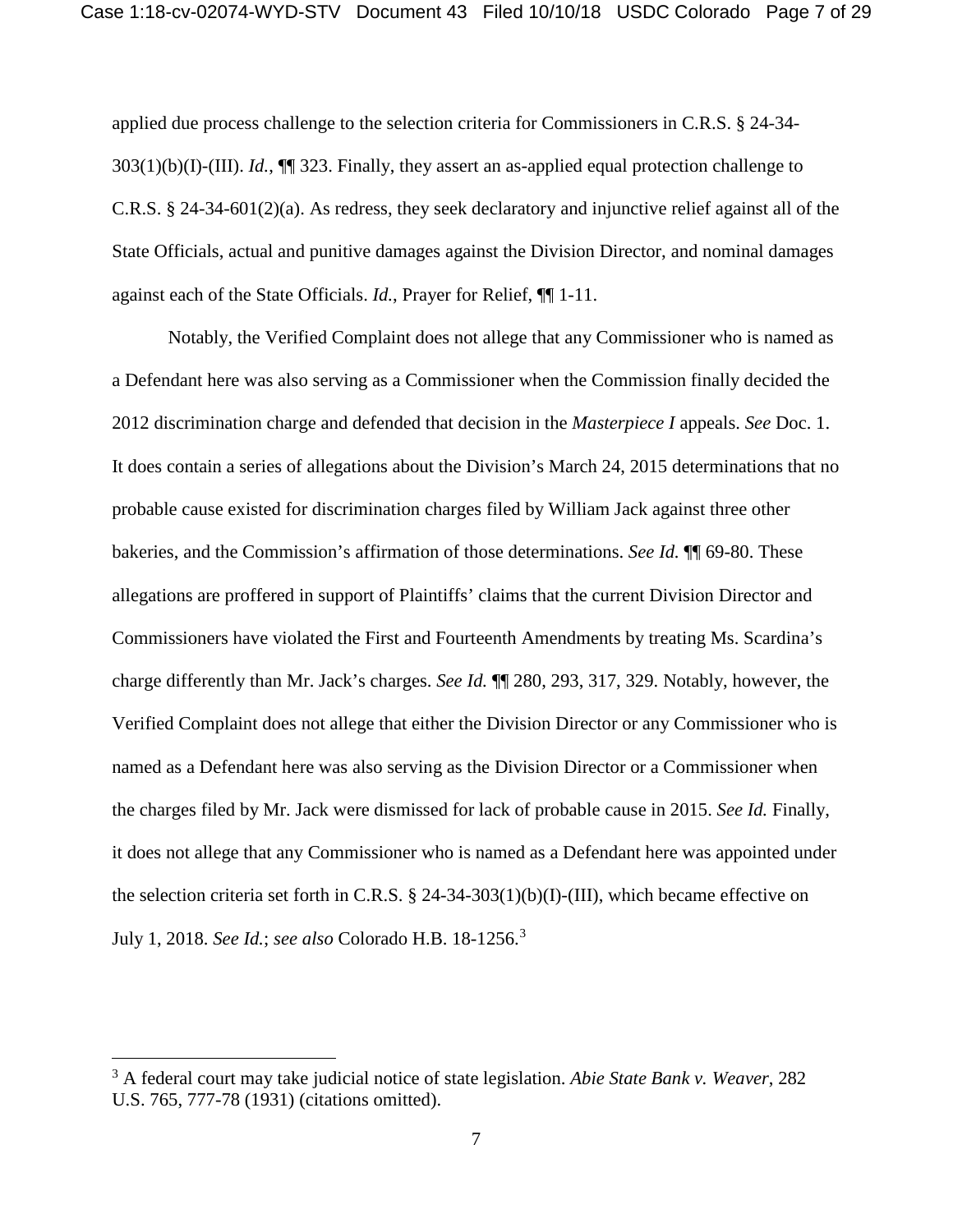#### **STANDARD OF REVIEW**

Dismissal under Rule  $12(b)(1)$  is not a judgment on the merits, but instead is a determination that the court lacks authority to adjudicate the matter. *Castaneda v. INS*, 23 F.3d 1576, 1580 (10th Cir. 1994). If a court lacks jurisdiction, it "must dismiss the cause at any stage of the proceeding in which it becomes apparent that jurisdiction is lacking." *Basso v. Utah Power & Light Co.*, 495 F.2d 906, 909 (10th Cir. 1974). Such motions are "determined from the allegations of fact in the complaint, without regard to mere conclusory allegations of jurisdiction." *Groundhog v. Keeler*, 442 F.2d 674, 677 (10th Cir. 1971); *see also Smith v. Plati*, 258 F.3d 1167, 1174 (10th Cir. 2001) (a Rule 12(b)(1) motion to dismiss admits all well-pled facts in the complaint as distinguished from conclusory allegations). The moving party may either facially attack the complaint's allegations as to the existence of subject matter jurisdiction or go beyond the allegations by presenting evidence to challenge the factual basis upon which subject matter jurisdiction rests. *Stuart v. Colo. Interstate Gas Co*., 271 F.3d 1221, 1225 (10th Cir. 2001). The plaintiff bears the burden of establishing subject matter jurisdiction. *Basso*, 495 F.2d at 909.

The defense of "[a]bsolute immunity, which affords complete protection from liability for damages, defeats suit at the outset." *Horwitz v. State Bd. of Med. Examiners of State of Colo*., 822 F.2d 1508, 1512 (10th Cir. 1987); *see also Pounds v. Dep't of Interior*, 9 F. App'x 820, 821 (10th Cir. 2001) (reviewing a district court's dismissal under Rule 12(b)(1) based on absolute immunity). And a motion to dismiss based on qualified or sovereign immunity is properly brought under Rule 12(b)(1). *See Meyers v. Colo. Dep't of Human Servs.*, 62 F. App'x 831, 832 (10th Cir. 2003) (unpublished).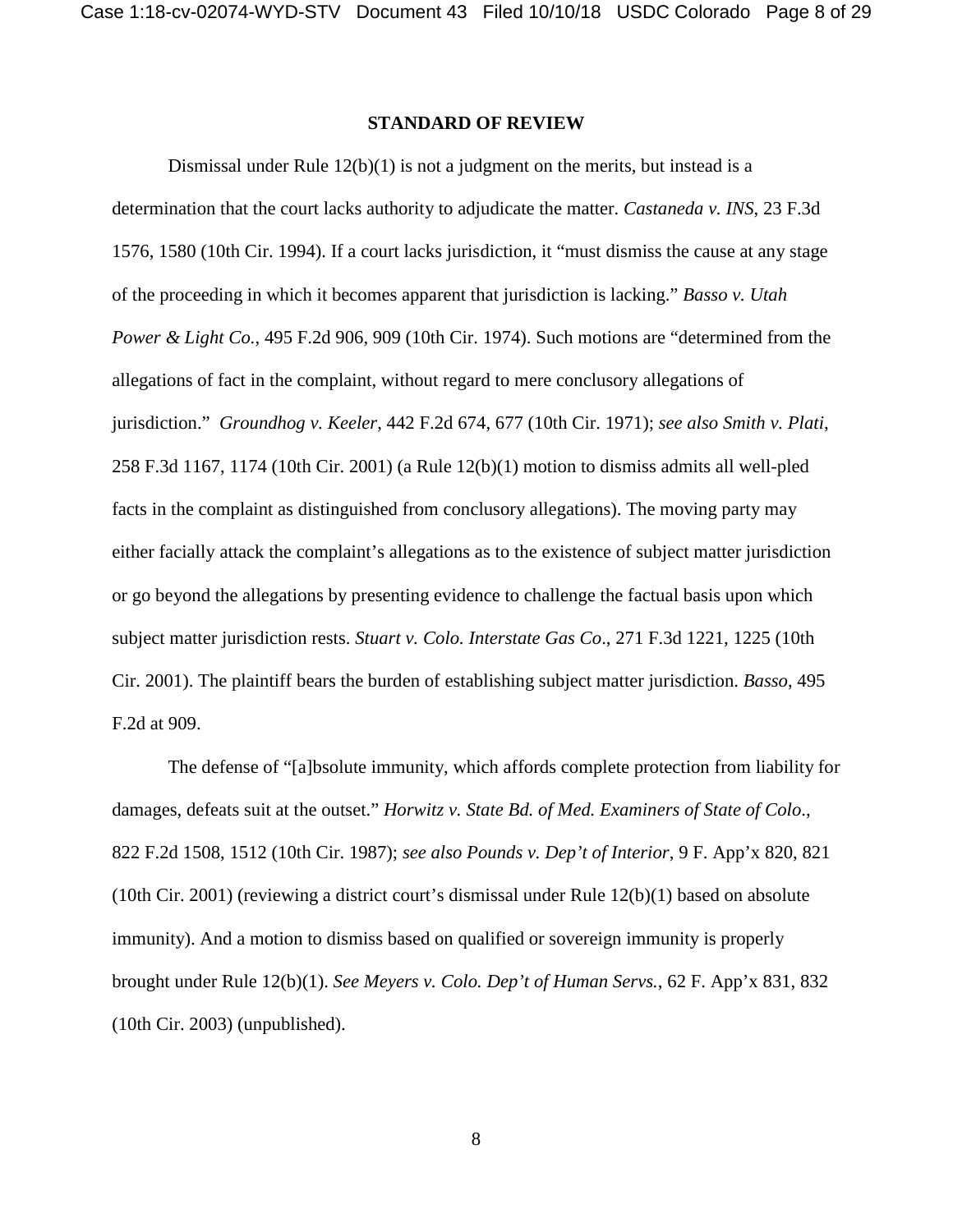#### **ARGUMENT**

The former Commissioners' handling of the 2012 discrimination charge against the bakery is not at-issue in this case. The Supreme Court's decision in *Masterpiece I* expressly contemplated the current Division Director and Commissioners' continued enforcement of CADA in all places of public accommodation, including the bakery. Accordingly, this Court should abstain from exercising jurisdiction over the claims for equitable relief here due to the Commission's ongoing civil enforcement proceeding against the bakery and Mr. Phillips to decide the 2017 discrimination charge. Indeed, abstention is required by the doctrine articulated in *Younger v. Harris*, and also is warranted under the *Pullman*, *Burford*, and *Colorado River* doctrines.

Plaintiffs' damages claims against the Division Director are barred by absolute quasiprosecutorial immunity, or alternatively by qualified immunity. Their claims for equitable relief against the Attorney General and Governor are barred by Eleventh Amendment immunity due to the lack of personal participation by either in the civil enforcement action related to the 2017 discrimination charge. And Plaintiffs' claims for nominal damages against each of the Commissioners, the Attorney General, and the Governor are likewise barred by Eleventh Amendment immunity due to the fact that each is named only in her or his official capacity.

Finally, Plaintiffs lack standing to challenge the selection criteria set forth for Commissioners in C.R.S. § 24-34-303(1)(b)(I)-(III). The Verified Complaint fails to allege that any, much less a majority, of the Commissioners who are named as Defendants here were appointed under those criteria. As a result, they have not suffered an injury-in-fact related to the criteria.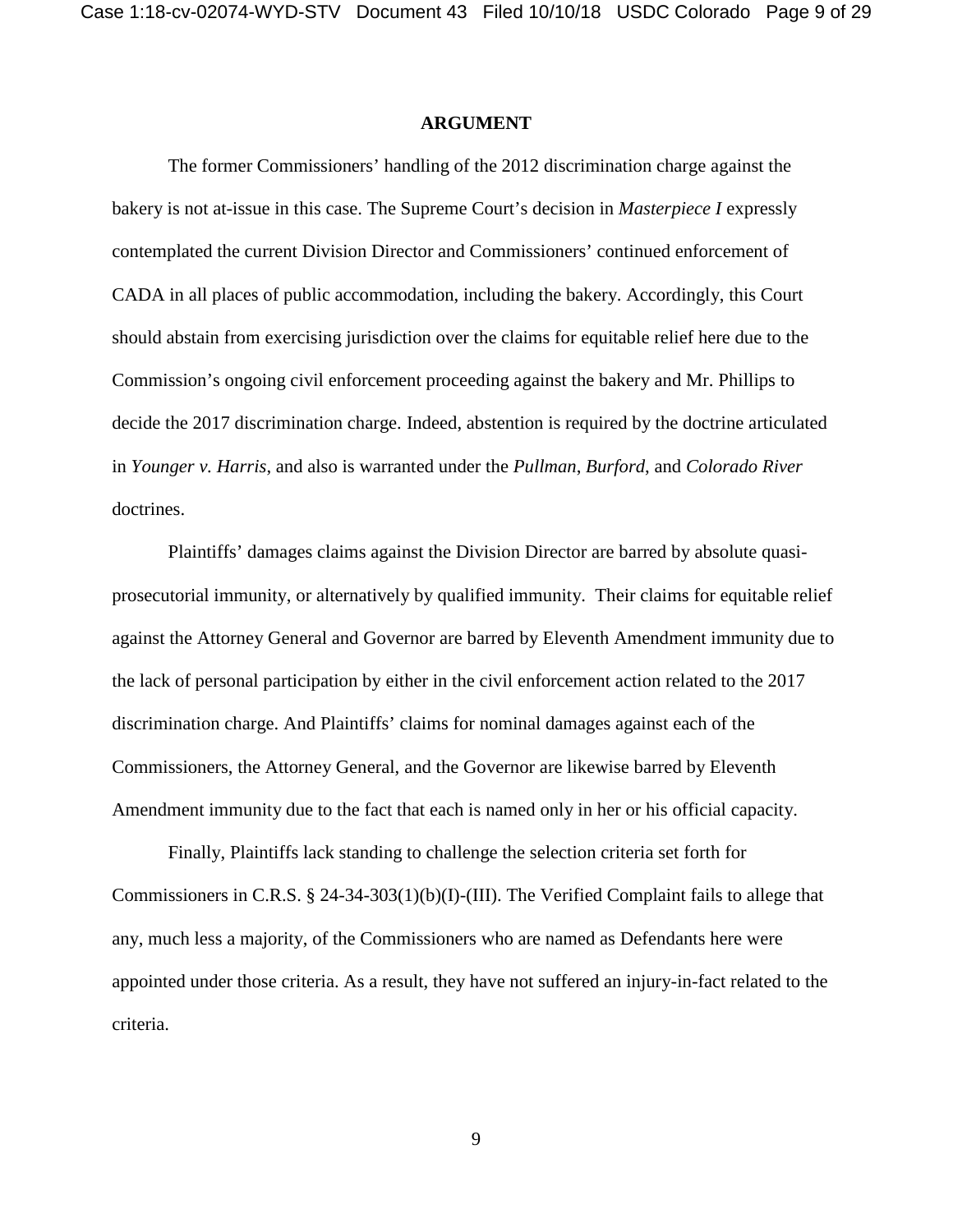## **I. This Court should abstain due to the ongoing civil enforcement action against the bakery to decide the 2017 discrimination charge.**

### **A. Abstention is mandatory pursuant to** *Younger***.**

Plaintiffs ask this Court to declare that the Division Director and Commission lack authority to maintain the administrative enforcement proceeding pending against them for allegedly violating CADA. Doc. 1, ¶ 276, Prayer for Relief ¶¶ 5-8. But the need for this Court to abstain precludes the relief requested. In *Younger v. Harris*, 401 U.S. 37 (1971), the Supreme Court held "that federal courts [must] not interfere with state court proceedings by granting equitable relief such as injunctions of important state proceedings or declaratory judgments regarding constitutional issues in those proceedings when such relief could be adequately sought before the state court." *Rienhardt v.* Kelley, 164 F.3d 1296, 1302 (10th Cir. 1999). The *Younger* doctrine stems from "comity considerations," *Yellowbear v. Wyo. Att'y Gen.*, 525 F.3d 921, 923 (10th Cir. 2008), expresses Congress' "manifest[] desire to permit state courts to try cases free from interference by federal courts," *Younger*, 401 U.S. at 43, and codifies "respect [for] state functions and the independent operation of state legal systems." *Phelps v. Hamilton*, 122 F.3d 885, 889 (10th Cir. 1997).

For *Younger* abstention to apply, three conditions must be met: (1) there is an ongoing state proceeding, (2) the state court provides an adequate forum for the claims raised in the federal complaint, and (3) the state proceeding "'involve[s] important state interests, matters which traditionally look to state law for their resolution or implicate separately articulated state policies.'" *Columbian Fin. Corp. v. Stork*, 811 F.3d 390, 394-95 (10th Cir. 2016) (quoting *Amanatullah v. Colo. Bd. of Med. Exam'rs*, 187 F.3d 1160, 1163 (10th Cir. 1999)). Where these conditions are satisfied, abstention by the federal court is "mandatory." *Walck v. Edmondson*, 472 F.3d 1227, 1233 (10th Cir. 2007).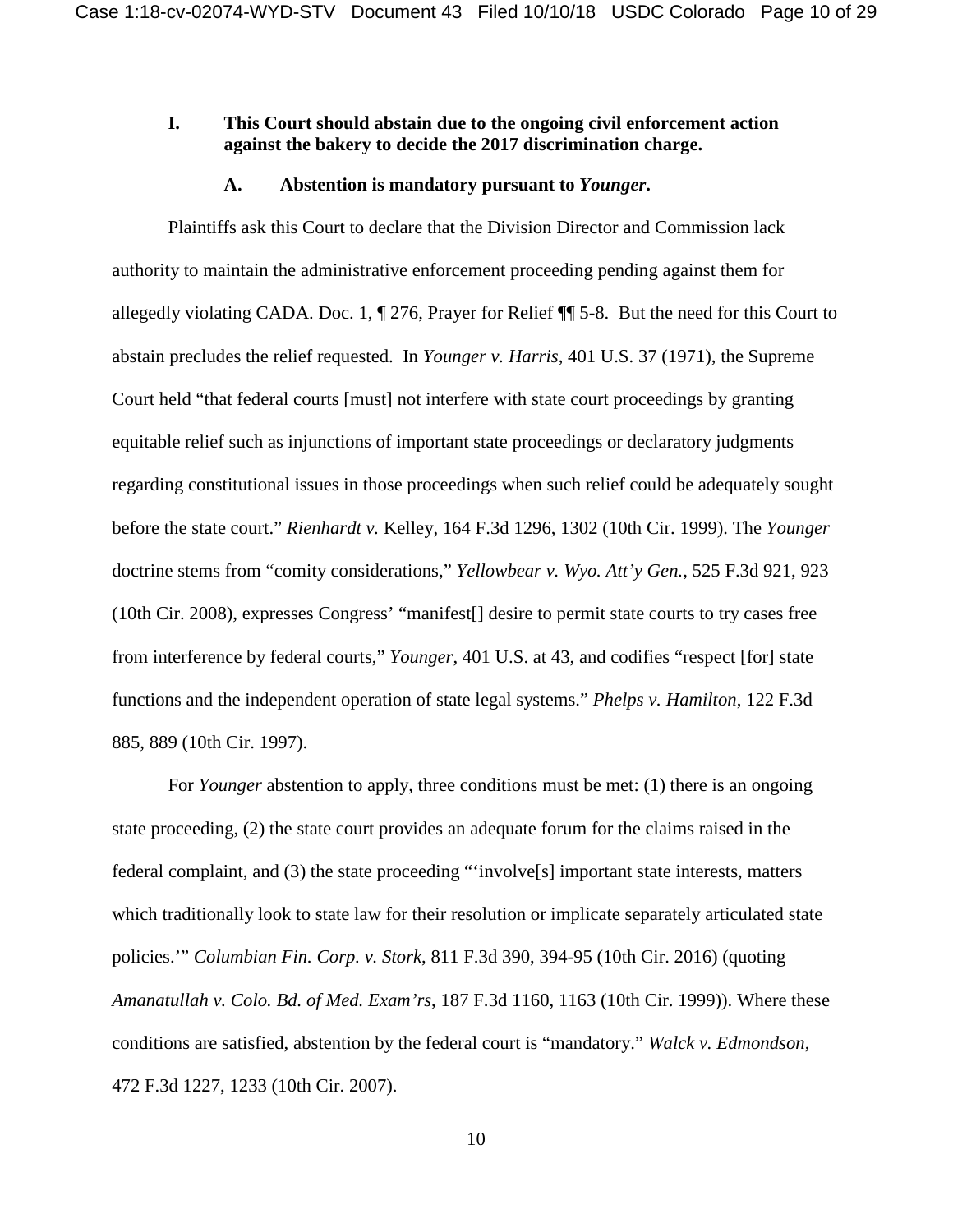In *Sprint Communications, Inc. v. Jacobs*, 134 S.Ct. 584, 588 (2013), the U.S. Supreme Court clarified the first *Younger* condition, stating that the doctrine applies to (1) state criminal prosecutions, (2) civil enforcement proceedings, and (3) civil proceedings which involve certain orders uniquely in furtherance of the state courts' ability to perform their judicial function. *See Brumfiel v. U.S. Bank, N.A.*, No. 14-cv-2453-WJM, 2014 WL 7005253, \*3 (D. Colo. Dec. 11, 2014). The second category, civil enforcement proceedings, are typically "akin to a criminal prosecution" in important respects, including that they are frequently initiated by a state actor following an investigation, culminating in the filing of a formal complaint or charges to sanction the federal plaintiff for some wrongful act. *Sprint*, 134 S.Ct. at 592 (collecting cases). The U.S. Supreme Court has recognized that state administrative proceedings to enforce CADA-like laws fall into this category. *See Ohio Civil Rights Comm'n v. Dayton Christian Sch., Inc.*, 477 U.S. 619, 625 (1986) (extending the *Younger* doctrine to include administrative actions to enforce state anti-discrimination laws).

Here, the conditions for *Younger* abstention, as clarified by *Sprint*, are all satisfied. *First,* there is an ongoing civil enforcement proceeding. Ms. Scardina filed a discrimination charge with the Division alleging that the bakery violated CADA by refusing her order for a birthday cake with a blue exterior and pink interior. Doc. 1, ¶¶ 177-192. As required by CADA, the Division issued notice to the bakery and conducted an investigation to gather information from both parties, after which the Division Director issued a probable cause determination, and based on her finding that probable cause exists—ordered the parties to engage in mediation. Doc. 1, ¶¶ 45-55, 192-202. After mediation failed to resolve the matter between the parties, the Commission decided to issue a written notice and complaint requiring the bakery and Mr. Phillips to answer the new charge at a formal hearing before an ALJ. *See* Ex. A – Notice of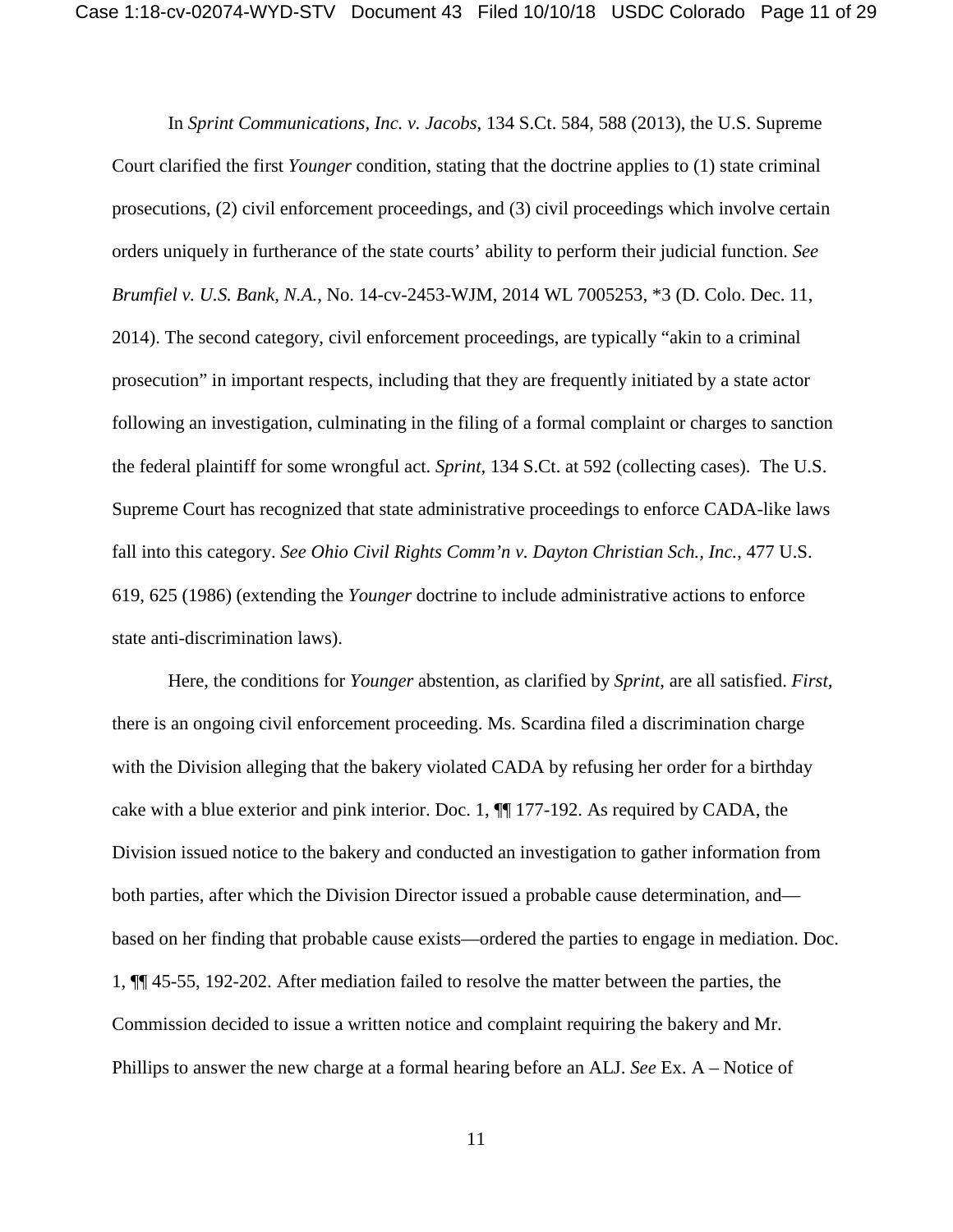Hearing and Formal Complaint, *Scardina v. Masterpiece Cakeshop Inc., et al*., OAC Case No. CR 2018\_\_\_\_\_, filed Oct. 9, 2018.

*Second,* the pending civil enforcement action provides an adequate forum in which to raise the same constitutional claims that Plaintiffs assert here. Indeed, the Verified Complaint admits that Plaintiffs "responded to this charge by denying the allegations of discrimination and by raising statutory and constitutional defenses." Doc. 1, ¶ 194. Furthermore, there is no allegation that the ALJ, the Colorado Court of Appeals, or the Colorado Supreme Court will be unable or unwilling to consider the constitutional claims asserted here during the formal hearing process and any related judicial review proceedings. "[I]t is beyond cavil that a state court *is* an adequate forum for the resolution of challenges to distinctly state prosecutorial or court procedures or processes." *Goings v. Sumner Cnty. Dist. Attorney's Office*, 571 F. App'x 634, 638 (10th Cir. 2014) (emphasis in original). And this Court may take judicial notice of the fact that Plaintiffs previously raised several of the same constitutional defenses during each phase of the previous civil enforcement action concerning the 2012 discrimination charge. *See Masterpiece I,* 370 P.3d 272, *rev'd sub nom.*, 138 S. Ct. 1719.

*Third*, the ongoing civil enforcement action implicates important state interests; namely, the Colorado legislature's policy decision to prohibit discrimination in places of public accommodation. *See Red Seal Potato Chip Co. v. Colo. Civil Rights Comm'n*, 618 P.2d 697 (Colo. App. 1980) (acknowledging that Colorado's civil rights laws provide a mechanism to halt discriminatory practices). The U.S. Supreme Court has repeatedly recognized that CADA-like public accommodation laws advance the compelling state interest of eliminating discrimination. *See e.g., Hurley v. Irish-American*, 515 U.S. 557, 572 (1995) (public accommodation laws "are well within the State's usual power to enact when a legislature has reason to believe that a given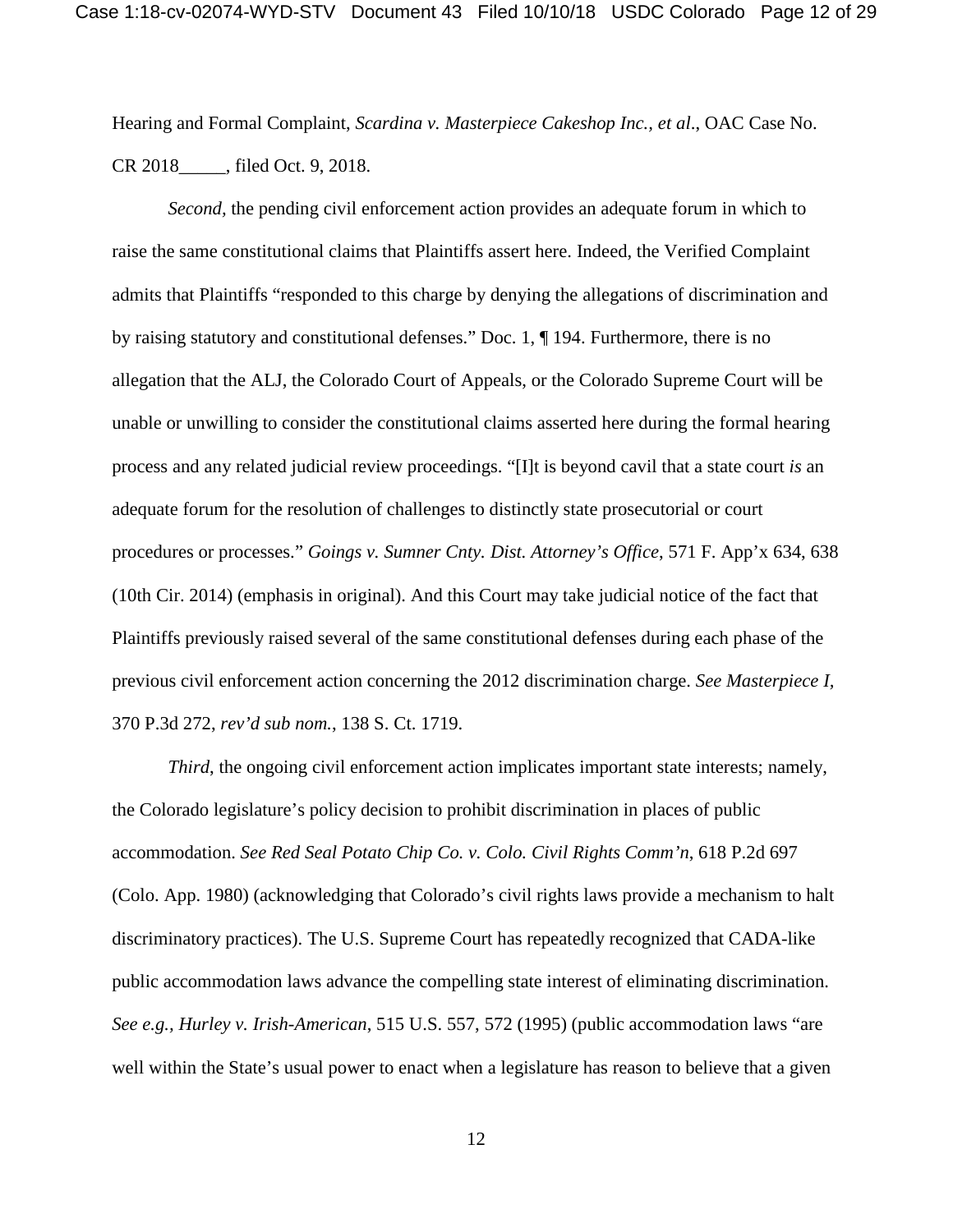group is the target of discrimination…."); *see also Bd. of Dirs. of Rotary Int'l v. Rotary Club*, 481 U.S. 537, 549 (1987) (government had a compelling interest in eliminating discrimination against women in places of public accommodation); *Roberts v. United States Jaycees*, 468 U.S. 609, 628 (1984) ("acts of invidious discrimination in the distribution of publicly available goods, services, and other advantages cause unique evils that government has a compelling interest to prevent"); *Bob Jones Univ. v. United States*, 461 U.S. 574, 604 (1983) (government had a compelling interest in eliminating racial discrimination in private education). So well-established is a state's compelling interest in protecting persons "in acquiring whatever products and services they choose on the same terms and conditions as are offered to other members of the public" that the Supreme Court characterized CADA's discrimination protections as "unexceptional." *Masterpiece I*, 138 S.Ct. at 1727.

In short, Plaintiffs object to compliance with CADA's valid and enforceable prohibition of discrimination in places of public accommodation "and attempt to circumvent the state court judicial system by filing a lawsuit in this Court," which is "precisely the type of situation that the *Younger* doctrine is intended to prevent... [because] any federal judgment regarding Plaintiffs' claims would interfere with an ongoing state proceeding." *Callies v. Lane*, No. 13-CV-00484- CMA-KLM, 2013 WL 6670283, at \*4 (D. Colo. Dec. 18, 2013) (citing *D.L. v. Unified Sch. Dist. No. 497*, 392 F.3d 1223, 1228 (10th Cir.2004)). The conditions for mandatory *Younger*  abstention are satisfied and therefore this Court must abstain and dismiss the Complaint. [4](#page-12-0)

l

<span id="page-12-0"></span><sup>4</sup> Plaintiffs likely will counter that the bad faith exception to *Younger* applies. It does not. But if they urge otherwise, then it is their heavy burden to prove bad faith beyond advancing merely conclusory allegations. Absent "satisfactory proof of those extraordinary circumstances calling into play one of the limited exceptions to the rule of *Younger*[,]" abstention is the rule. *Phelps v. Hamilton*, 122 F.3d 885, 890 (10th Cir. 1997) (quoting *Hicks v. Miranda*, 422 U.S. 332, 349 (1975)). The allegations in the Verified Complaint fail to satisfy the factors required to establish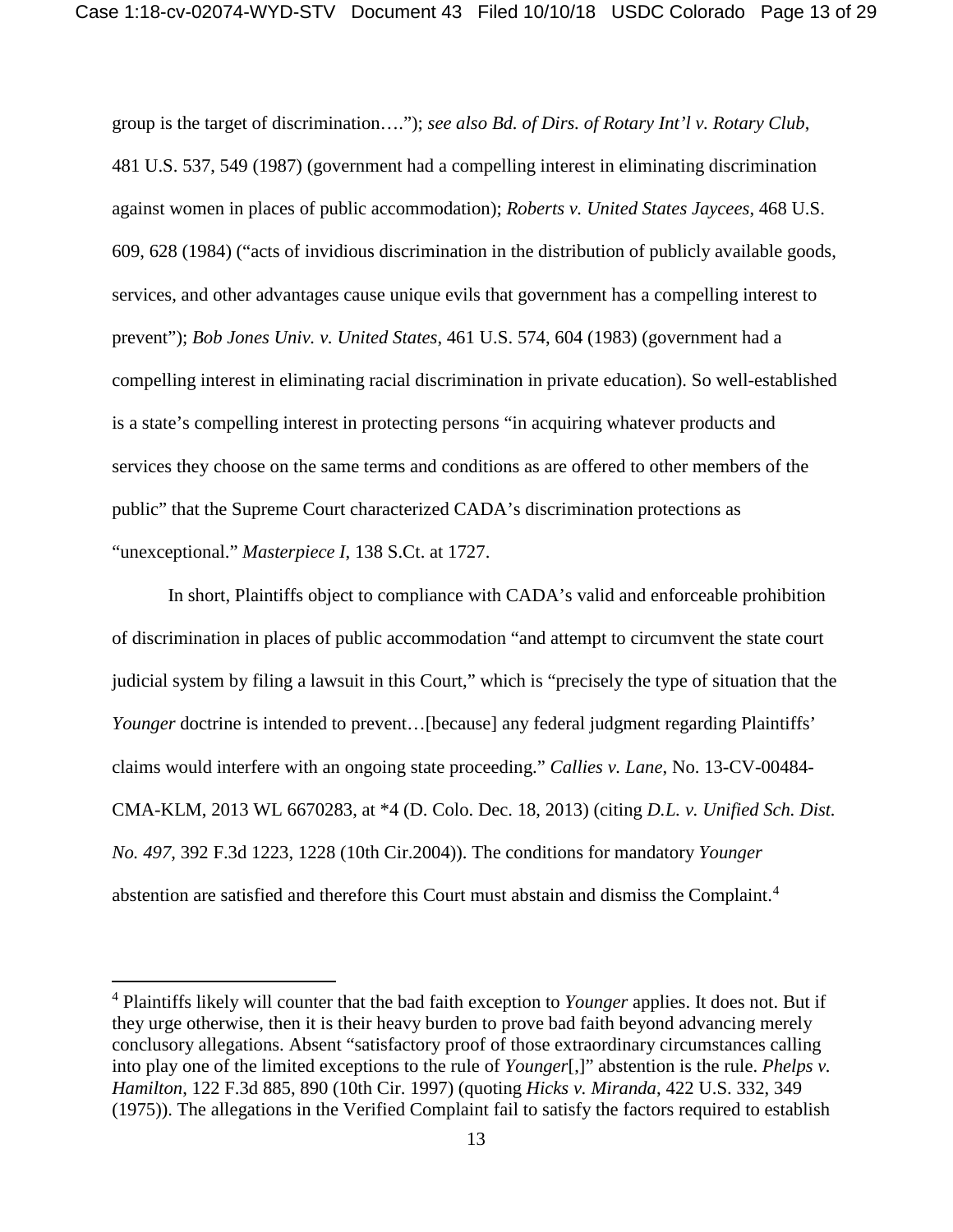# **B. This Court should further abstain under the discretionary** *Pullman***,**  *Burford***, and** *Colorado River* **doctrines***.*

## **i.** *Pullman*

 $\overline{a}$ 

Three decades before *Younger*, the U.S. Supreme Court in *Railroad Commission of Texas v. Pullman Co.,* 312 U.S. 496, 501 (1941), wrote that "the federal courts… restrain their authority because of 'scrupulous regard for the rightful independence of the state governments' and for the smooth working of the federal judiciary." Under *Pullman* abstention, a district court should abstain where three conditions are satisfied: (1) an uncertain issue of state law underlies the federal constitutional claim; (2) the state issues are amenable to interpretation and such an interpretation obviates the need for or substantially narrows the scope of the constitutional claim; and (3) an incorrect decision of state law by the district court would hinder important state law policies. *Vinyard v. King,* 655 F.2d 1016, 1018 (10th Cir. 1981).

*Pullman* abstention is "a narrow exception" to the duty of federal courts to adjudicate cases properly before them. *S & S Pawn Shop, Inc. v. City of Del City,* 947 F.2d 432, 442 (10th Cir. 1991). The current matter fits squarely within the "narrow exception" because all three elements are satisfied. First, an uncertain issue of state law underlies Plaintiffs' federal claims. Namely, whether CADA's prohibition of discrimination in places of public accommodation must be interpreted and enforced in a manner that exempts objections based on religious beliefs. Indeed, under "the doctrine of constitutional avoidance, ... courts have a duty to interpret a

that the Division Director acted in bad faith by conducting the statutorily mandated investigation of and probable cause determination for the 2017 discrimination charge. *Phelps v. Hamilton*, 59 F.3d 1058, 1065 (10th Cir. 1995). If this Court believes that the Verified Complaint establishes a prima facie case of bad faith, the Division Director respectfully requests a limited evidentiary hearing regarding the same. *See Holt v. United States*, 46 F.3d 1000, 1003 (10th Cir. 1995) (a court has "wide discretion" to allow a "limited evidentiary hearing" to resolve disputed jurisdictional facts under Rule 12(b)(1)).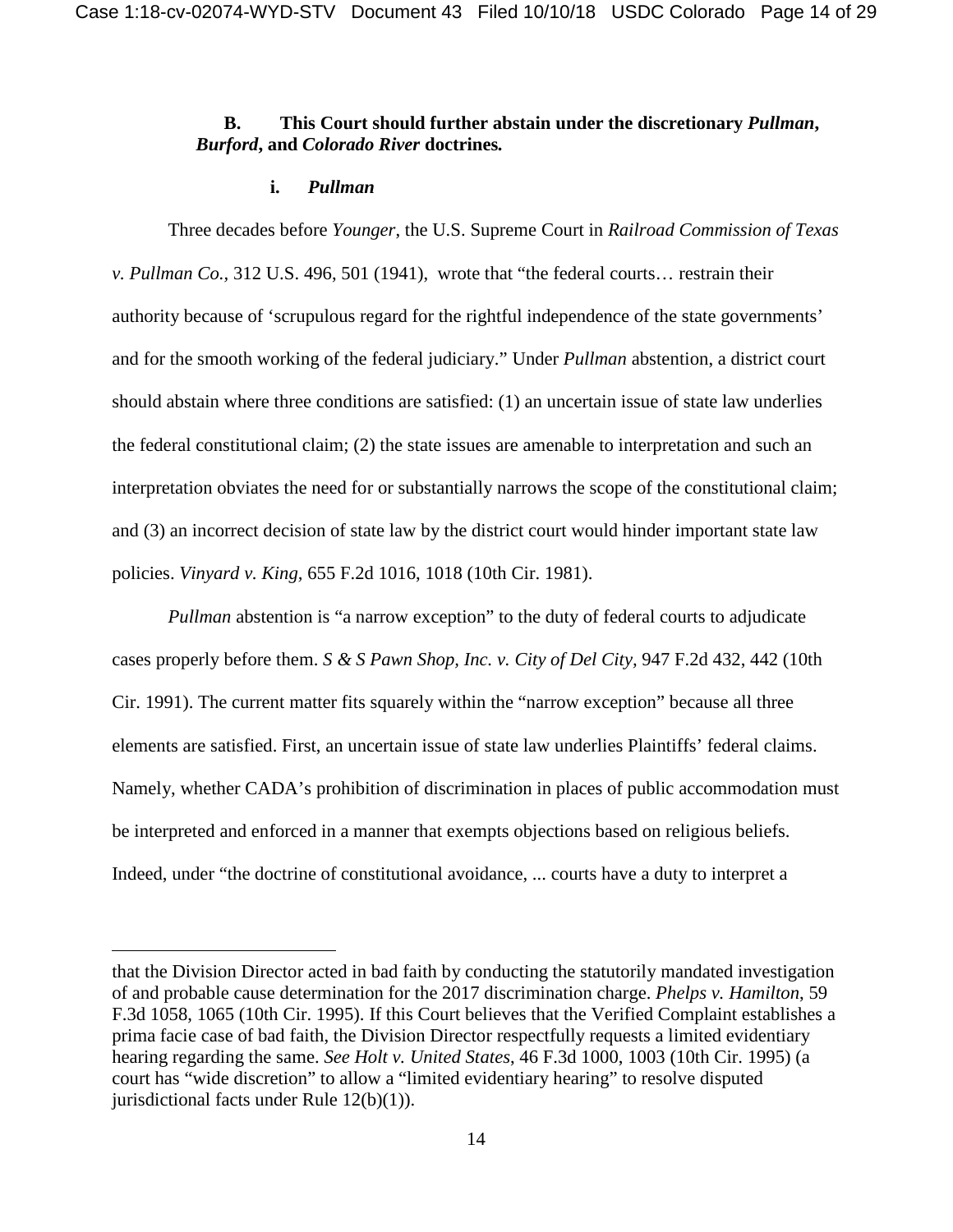statute in a constitutional manner where the statute is susceptible to a constitutional construction." *People v. Montour*, 157 P.3d 489, 503-04 (Colo. 2007). Thus, Colorado courts should be given the first opportunity to consider whether Plaintiffs' constitutional claims have merit and, if so, whether it is possible to interpret CADA in a manner that preserves its constitutionality. Second, this question is amenable to interpretation by Colorado courts and, depending on how they interpret it, the answer has the potential to either obviate or substantially narrow the constitutional claims raised by Plaintiffs. Third, an incorrect decision of state law by this Court would substantially hinder Colorado's ability to make important public policy decisions about the scope and applicability of CADA.

Historically, courts have been reluctant to abstain in cases involving facial challenges on First Amendment grounds. *See City of Houston v. Hill,* 482 U.S. 451, 467 (1987); *see also Clajon Prod. Corp. v. Petera,* 70 F.3d 1566, 1576 (10th Cir.1995). Notwithstanding, the U.S. Supreme Court recently noted that "it is unexceptional that Colorado law can protect gay persons in acquiring products and services on the same terms and conditions as are offered to other members of the public." *Masterpiece I*, 138 S.Ct. at 1727. Accordingly, although Plaintiffs have framed certain claims, in part, as facial First Amendment challenges to CADA, such framing does not merit avoidance of *Pullman* abstention where, as here, the nation's highest court was untroubled by CADA's facial prohibition of discrimination on the basis of sexual orientation.

### **ii.** *Burford*

Abstention under *Burford v. Sun Oil Co.,* 319 U.S. 315 (1943) is appropriate when a federal district court faces issues that involve complicated state regulatory schemes. *See Lehman v. City of Louisville*, 967 F.2d 1474, 1478 (10th Cir. 1992). In *Burford*, the Supreme Court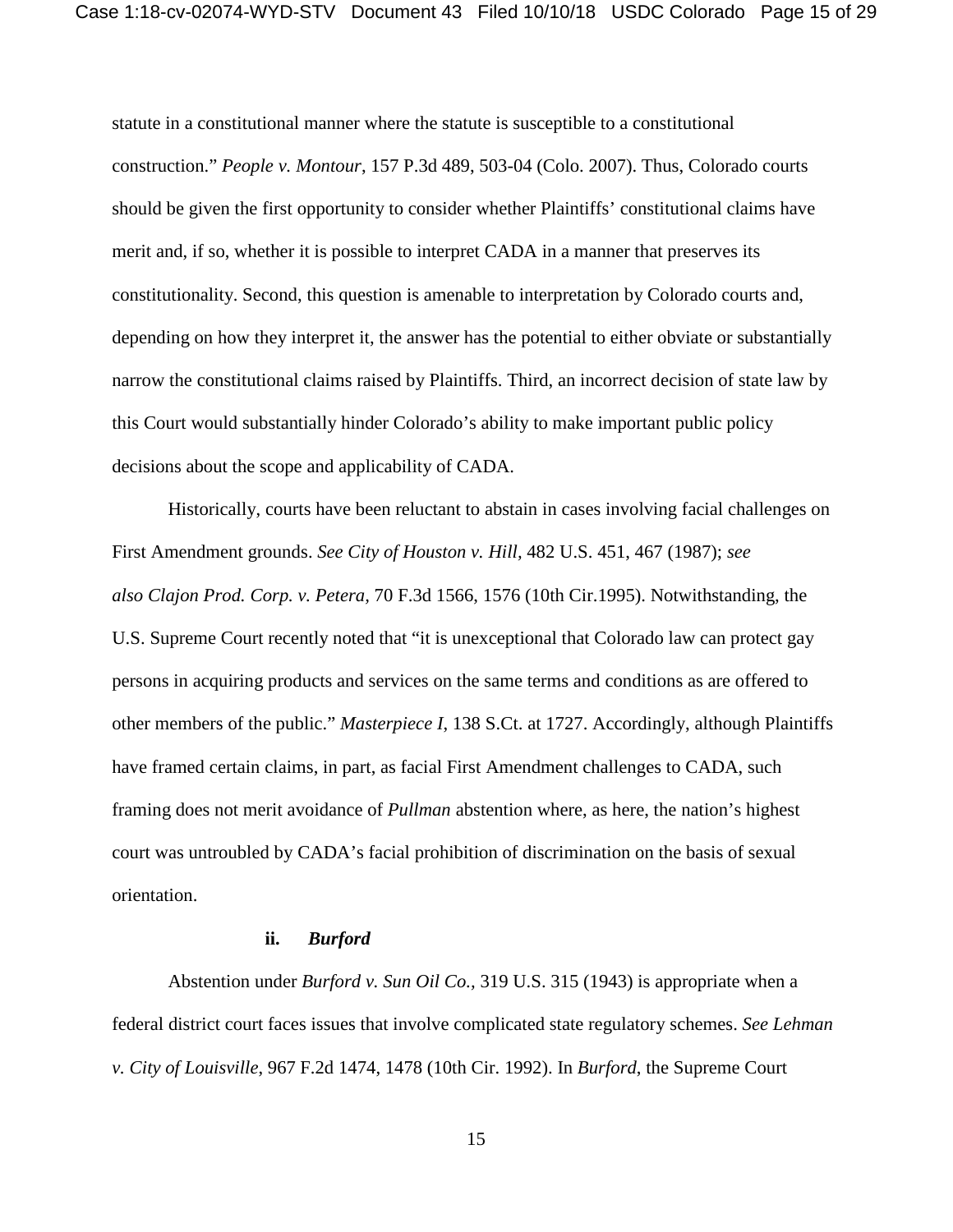considered a federal challenge to the Texas Railroad Commission's decision to permit the drilling of oil wells. Ultimately, the Supreme Court found that the district court should have declined to exercise jurisdiction as "sound respect for the independence of state action requires the federal equity court to stay its hand" where "the state provides for a unified method for the… determination of cases" by a commission and by state courts, and where the judicial review of the commission's actions provided for in the state courts was "expeditious and adequate." *Burford*, 319 U.S. at 333-34. As in *Burford*, Plaintiffs here challenge an administrative process that provides a uniform and comprehensive method of adjudicating alleged violations of CADA by an ALJ and the Commission, followed by judicial review in Colorado courts, which in turn is reviewable by the U.S. Supreme Court. Doc. 1, ¶¶ 45-61; *see* 28 U.S.C. § 1257(a)*.*

#### **iii.** *Colorado River*

The *Colorado River* doctrine permits a federal court to dismiss or stay a federal action in deference to a pending, parallel state court proceeding, where (1) "a federal constitutional issue might be mooted or presented in a different posture by a state court determination of pertinent state law[;]" (2) "difficult questions of state law" are present which impact "policy problems of substantial public import whose importance transcends the result in the case then at bar[;]" or (3) "federal jurisdiction has been invoked for the purpose of restraining state [civil enforcement proceedings that are akin to] criminal proceedings." *Colorado River Water Conservation District v. United States*, 424 U.S. 800, 814-16 (1976) (quotations and citations omitted); *Fox v. Maulding*, 16 F.3d 1079, 1080 (10th Cir. 1994). Before doing so, this Court must determine whether the state and federal suits are parallel, which occurs "if substantially the same parties litigate substantially the same issues in different forums." *Fox*, 16 F.3d at 1081. The Tenth Circuit's approach is to examine state proceedings "as they actually exist" to determine whether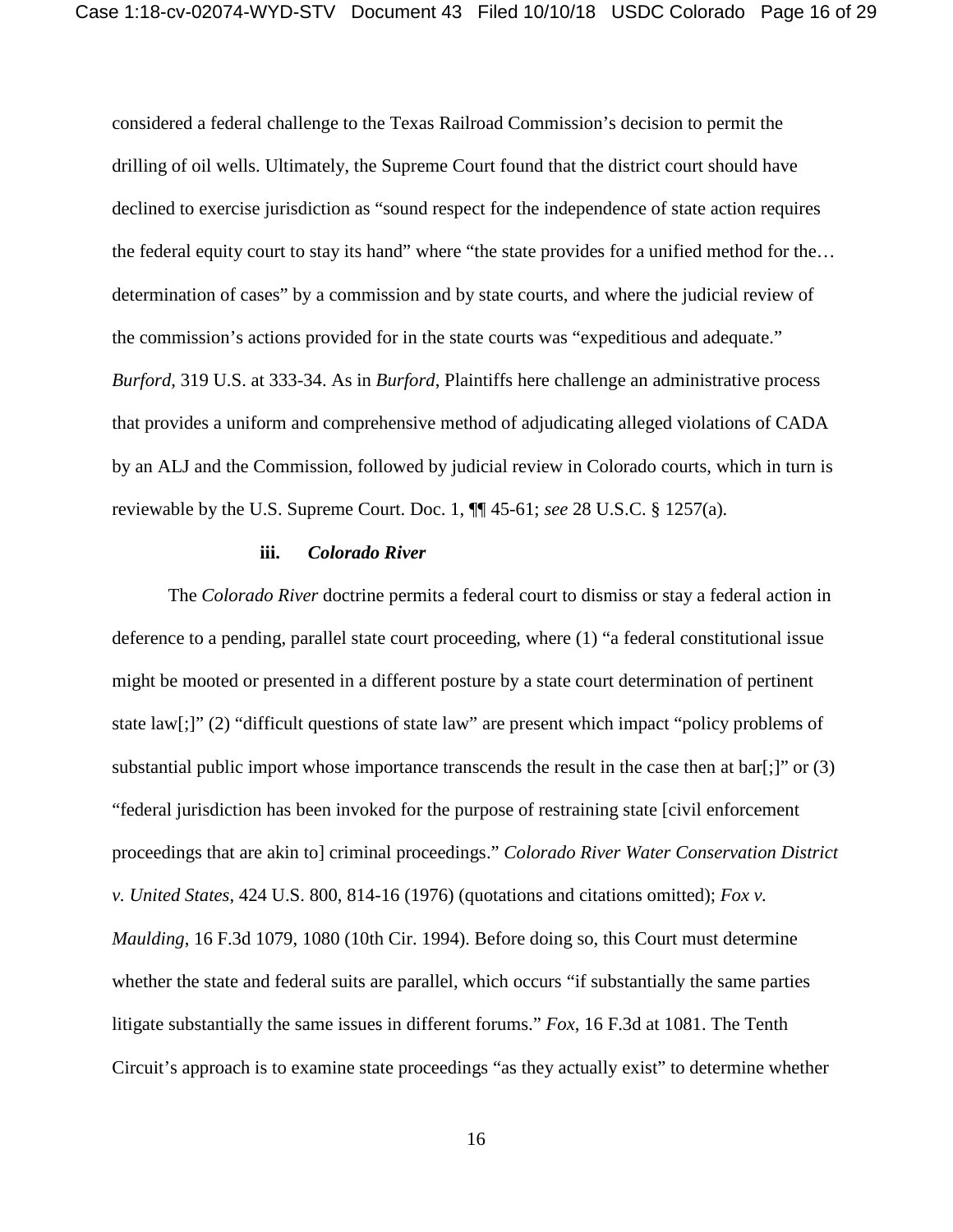they are parallel to federal court proceedings. *Id*. Here, the Commission's ongoing civil enforcement action to decide the 2017 discrimination charge is parallel to this civil action because "the suits involve the same parties, arise out of the same facts and raise similar factual and legal issues." *Tyler v. City of South Beloit*, 456 F.3d 744, 752 (7th Cir. 2006).

Given the parallel nature of the proceedings, the next step is for this Court to determine whether "exceptional circumstances" compel it to defer to the state proceedings. *Allen v. Board of Educ., Unified Sch. Dist*. *436*, 68 F.3d 401, 403 (10th Cir. 1995). Factors to consider include the "wise judicial administration with regard to conservation of judicial resources and comprehensive disposition of litigation," *id.*, the order in which the courts obtained jurisdiction, *Colorado River*, 424 U.S at 818, and the adequacy of the state forum to protect the federal plaintiff's rights. *Fox,* 16 F.3d at 1082. Here, the Division and Commission obtained jurisdiction over the 2017 discrimination charge more than a year before Plaintiffs filed this case, and deferring to their jurisdiction will conserve this Court's limited judicial resources while still providing for "comprehensive disposition" of all parties' claims and defenses in a forum that protects Plaintiffs' federal rights through the administrative adjudicative process, followed by judicial review, including ultimate review by the U.S. Supreme Court. *See e.g., Dayton Christian Sch.*, 477 U.S. at 629 ("[I]t is sufficient under [*Middlesex Cnty. Ethics Comm. v. Garden State Bar Assn*., 457 U.S. 423, at 436 (1982)], that constitutional claims may be raised in state-court judicial review of the administrative proceeding."); *Masterpiece I*, 370 P.3d 272, *rev'd sub nom.*, 138 S. Ct. 1719. The matters are therefore parallel and the exceptional circumstances warranting *Colorado River* abstention are present.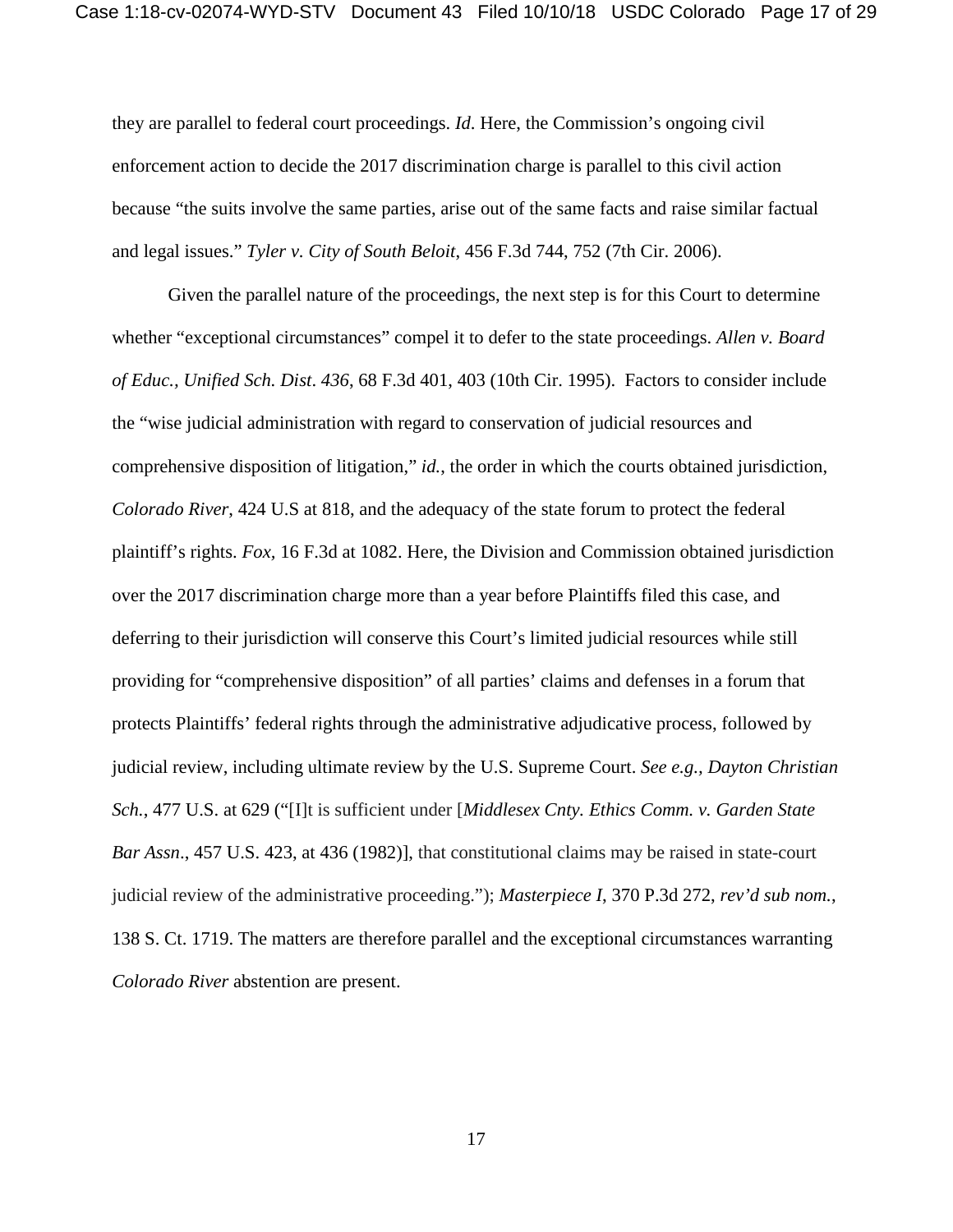# **II. The Division Director is absolutely immune from any damages claims because her probable cause finding for the 2017 discrimination charge was a quasi-prosecutorial act.**

Plaintiffs seek nominal, actual, and punitive damages from only the Division Director based solely on her June 28, 2018 finding that "probable cause exists for crediting the allegations of the [2017 discrimination] charge" and issuance of a written determination "stating with specificity the legal authority and jurisdiction of the commission and the matters of fact and law asserted." Doc. 1, ¶¶ 49 (quoting C.R.S. § 24-34-306(2)(b)), 51 (quoting C.R.S. § 24- 34-306(2)(b)(II)), 195, Prayer for Relief, ¶¶ 9-11; Doc. 1-1. They allege that her probable cause finding was made in "bad faith" based on their reading of certain as-applied findings regarding the former Commissioners' handling of the 2012 discrimination charge in *Masterpiece I*. Doc. 1, ¶¶ 202-09. Mr. Phillips claims that he has lost and continues to lose work time and profits, has incurred and continues to incur expenses, and has suffered and continues to suffer humiliation, emotional distress, inconvenience, and reputational damage as a result of [the Division Director's] determination[.]" *Id.*, **[1]** 220-11.

To be sure, if this Court ever reaches the merits of Plaintiffs' claims, the Division Director will unequivocally deny that she acted in bad faith in finding that probable cause exists for the 2017 discrimination charge. But assuming this Court accepts as true Plaintiffs' conclusory allegations of bad faith based entirely on their misreading of *Masterpiece I* for purposes of deciding this motion, their damages claims must still be dismissed based on absolute quasiprosecutorial immunity. "Although a qualified immunity from damages liability should be the general rule for executive officials charged with constitutional violations," the U.S. Supreme Court has long-recognized that "there are some officials whose special functions require a full exemption from liability." *Butz v. Economou*, 438 U.S. 478, 508 (1978) (citing *Bradley v. Fisher*, 80 U.S. 335 (1872); *Imbler v. Pachtman*, 424 U.S. 409 (1976)). In particular, "agency officials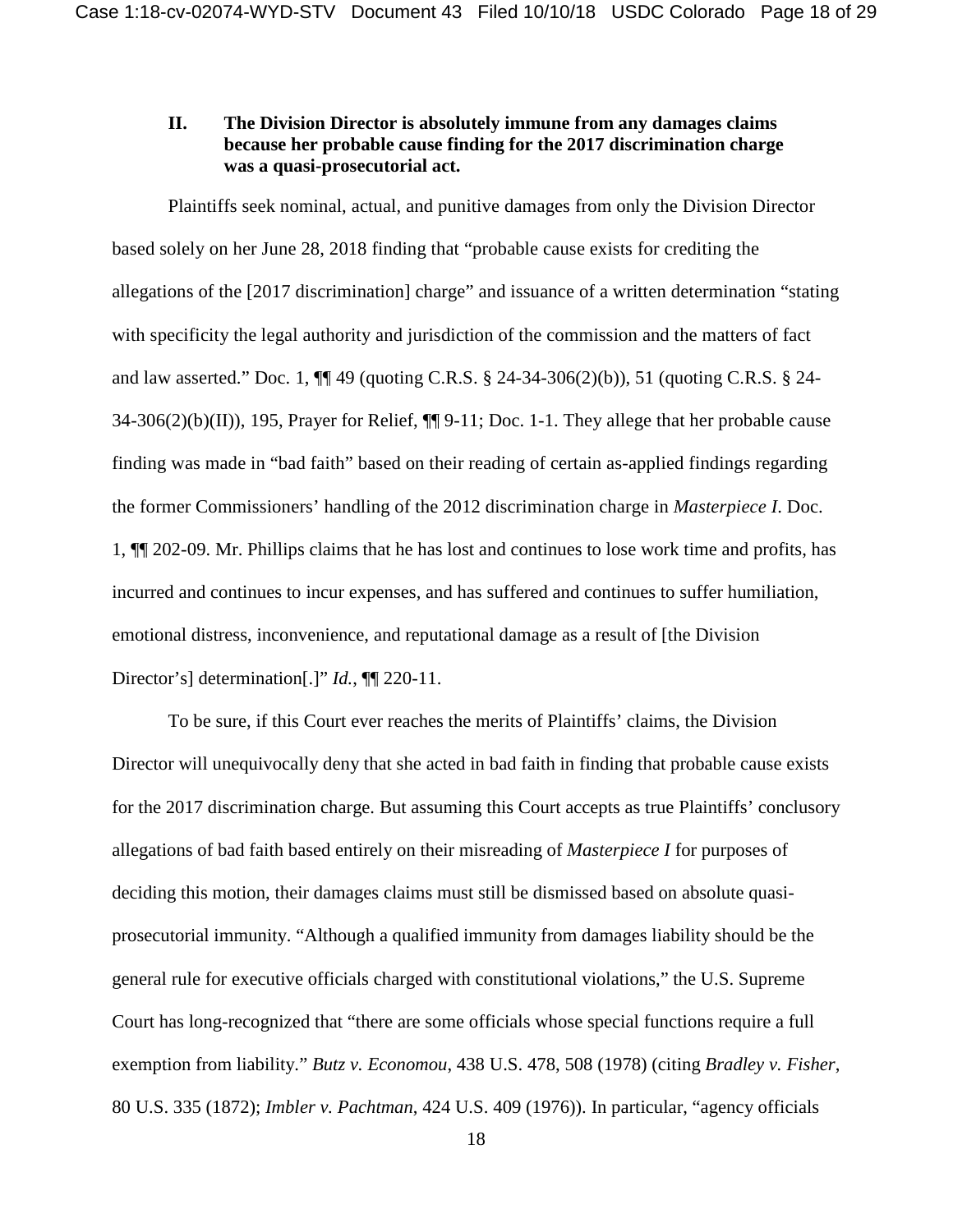performing certain functions analogous to those of a prosecutor should be able to claim absolute immunity with respect to such acts … [because t]he decision to initiate administrative proceedings against an individual or corporation is very much like the prosecutor's decision to initiate or move forward with a criminal prosecution." *Id.* at 515.

In *Butz*, the Supreme Court explained the rationale for shielding executive officials who perform quasi-prosecutorial acts with absolute immunity as follows:

The discretion which executive officials exercise with respect to the initiation of administrative proceedings might be distorted if their immunity from damages arising from that decision was less than absolute. …[T]here is a serious danger that the decision to authorize proceedings will provoke a retaliatory response. An individual targeted by an administrative proceeding will react angrily and may seek vengeance in the courts. A corporation will muster all of its financial and legal resources in an effort to prevent administrative sanctions. …We believe that agency officials must make the decision to move forward with an administrative proceeding free from intimidation or harassment.

438 U.S. at 515-16. It also noted that the respondent to an agency enforcement proceeding "has ample opportunity to challenge the legality of the proceeding," including its constitutionality, and "may present his evidence to an impartial trier of fact and obtain an independent judgment as to whether the prosecution is justified." *Id.* at 516. For these reasons, the Supreme Court held "that those officials who are responsible for *the decision to initiate* o*r continue a proceeding subject to agency adjudication* are entitled to absolute immunity from damages liability for their parts in that decision." *Id.* at 516 (emphasis added).

The Tenth Circuit applied *Butz* in *Horwitz v. Colo. State Bd. of Med. Exam'rs*, 822 F.2d 1508 (10th Cir. 1987), which involved a podiatrist's § 1983 damages action against state officials arising out of his summary administrative suspension. In doing so, it articulated the following formula for whether absolute immunity under *Butz* applies: "(a) the officials' functions must be similar to those involved in the judicial process, (b) the officials' actions must be likely to result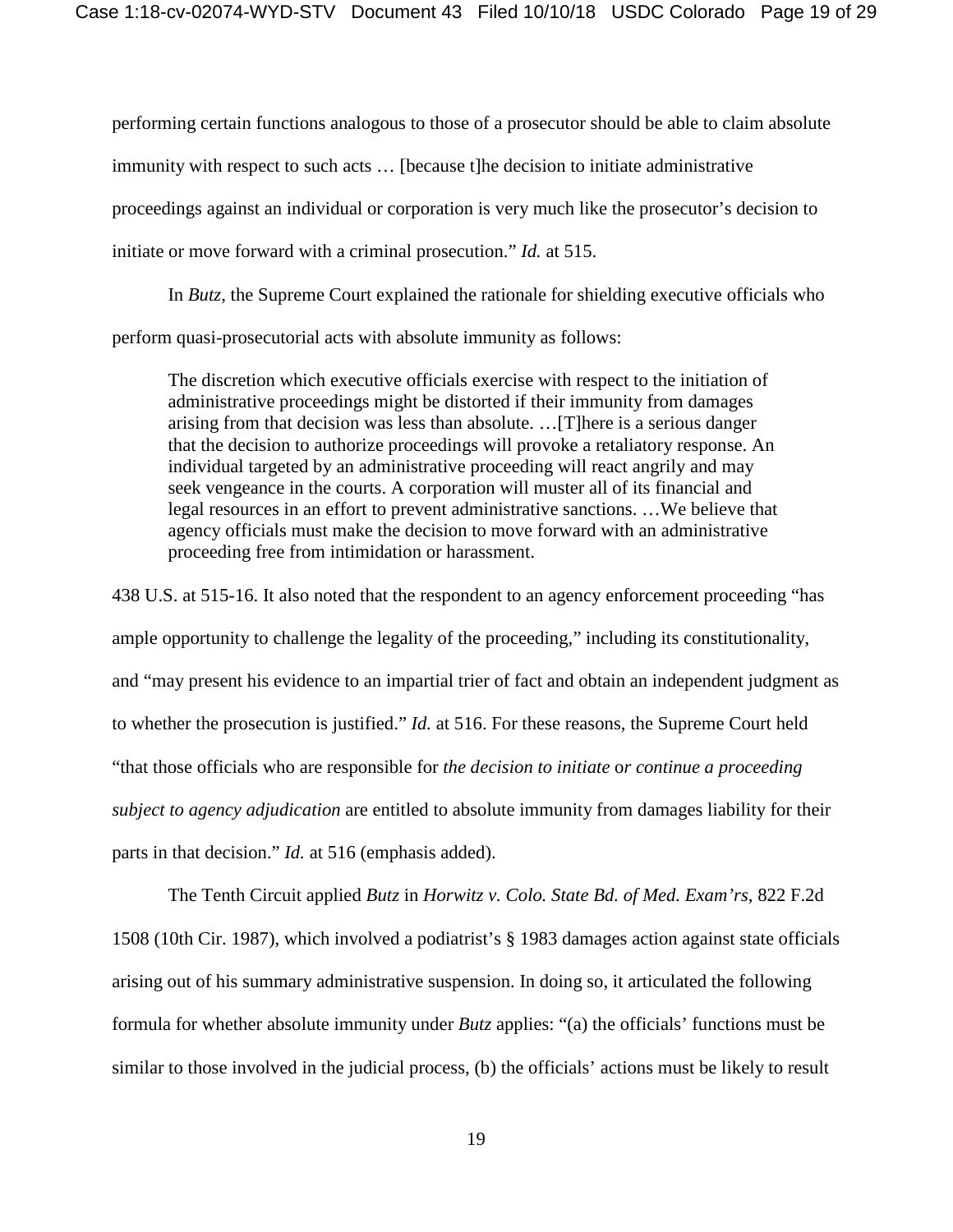in damages lawsuits by disappointed parties, and (c) there must exist sufficient safeguards in the regulatory framework to control unconstitutional conduct." 822 F.2d at 1513. The Tenth Circuit evaluated the Board members' functions and found "that they serve in the prosecutorial role in that they, among other things, initiate complaints, start hearings, make investigations, take evidence, and issue subpoenas. …[Their] duties are 'functionally comparable' to a court of law." *Id.* It further found that "[i]t is important to insulate Board members from political influence in meeting their adjudicatory responsibilities in the adversarial setting involving licensure to practice medicine," and that "[t]here exist adequate due process safeguards under Colorado law to protect against unconstitutional conduct without reliance on private damages lawsuits." *Id*. at 1515. As a result, it held that "[p]ublic policy requires that officials serving in such capacities be exempt from personal liability." *Id.*

Here, CADA establishes that the Division Director has: "the power and duty to 'receive, investigate, and make determinations on charges alleging unfair or discriminatory practices' in violation of the public accommodation law." Doc. 1, ¶ 39 (quoting C.R.S. § 24-34-302(2)); the power to "'subpoena witnesses,' compel testimony, and order 'the production of books, papers, and records' about matters in the charge." Doc. 1,  $\P$  48 (quoting C.R.S. § 24-34-306(2)(a)); and the duty to "'determine as promptly as possible whether probable cause exists for crediting the allegations of the charge.'" Doc. 1,  $\P$  48 (quoting C.R.S. § 24-34-306(2)(b)). If she determines that probable cause exists, CADA requires her to "'serve the respondent with written notice stating with specificity the legal authority and jurisdiction of the commission and the matters of fact and law asserted,'" and to "'order the charging party and the respondent to participate in compulsory mediation.'" Doc. 1,  $\P$  51-52 (quoting C.R.S. § 24-34-306(2)(b)(II)). While the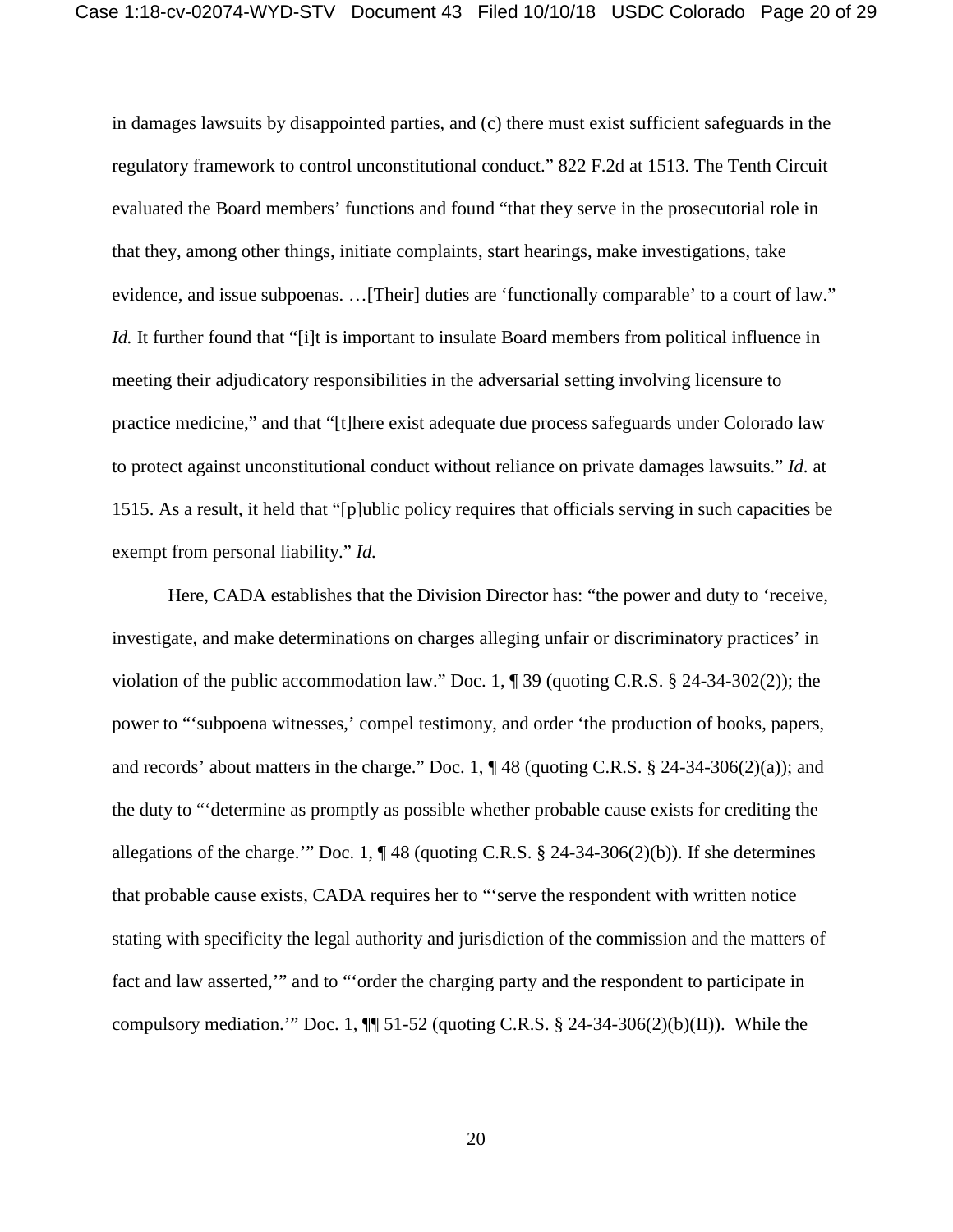latter two functions are more quasi-judicial<sup>[5](#page-20-0)</sup> than quasi-prosecutorial, the Division Director's role in investigating, reviewing, and determining probable cause for the 2017 discrimination charge was entirely quasi-prosecutorial. *See Nielander v. Bd. of Cnty. Comm'rs of Cnty. of Republic, Kan*., 582 F.3d 1155, 1164 (10th Cir. 2009) ("Prosecutors are entitled to absolute immunity for their decisions to prosecute, *their investigatory or evidence-gathering actions*, their evaluation of evidence, *their determination of whether probable cause exists*, and their determination of what information to show the court." (emphasis added and citation omitted)).

Accordingly, because the Division Director is entitled to absolute quasi-prosecutorial immunity under *Butz* and *Horwitz*, Plaintiffs' damages claims must be dismissed.

# **III. Alternatively, the Division Director is qualifiedly immune from any damages claims based on her probable cause finding for the 2017 discrimination charge.**

Qualified immunity "is an entitlement not to stand trial or face the other burdens of litigation." *Ahmad v. Furlong*, 435 F.3d 1196, 1198 (10th Cir. 2006). "The privilege is an immunity from suit rather than a mere defense to liability." *Id.* To defeat a claim of qualified immunity, a plaintiff must demonstrate: (1) that the facts alleged establish the violation of a constitutional right, and (2) that the right at issue was "clearly established" at the time of the defendant's alleged misconduct. *White v. Pauly*, 137 S. Ct. 548, 552 (2017); *see also Thomas v.* 

<span id="page-20-0"></span><sup>5</sup> Although not the focus of the Verified Complaint's allegations as they relate to Plaintiffs' damages claims, which instead focus solely on the probable cause determination, the Division Director's quasi-judicial functions are likewise shielded by absolute immunity under *Butz*, 438 U.S. at 513-14, and *Horwitz*, 822 F.2d at 1515. *See also McBride v. Gallegos*, 72 F. App'x. 786, 788 (10th Cir. 2003) (holding that the Director of New Mexico's Division of Antidiscrimination and Labor was entitled to absolute quasi-judicial immunity for dismissing a discrimination charge because "he has adjudicatory responsibilities, in that he is 'empowered to conduct hearings and issue written notice decisions in discrimination cases.'" (quoting *McBride v. American Express Travel*, 2:01-CV-979K (D. Utah Sept. 13, 2002)).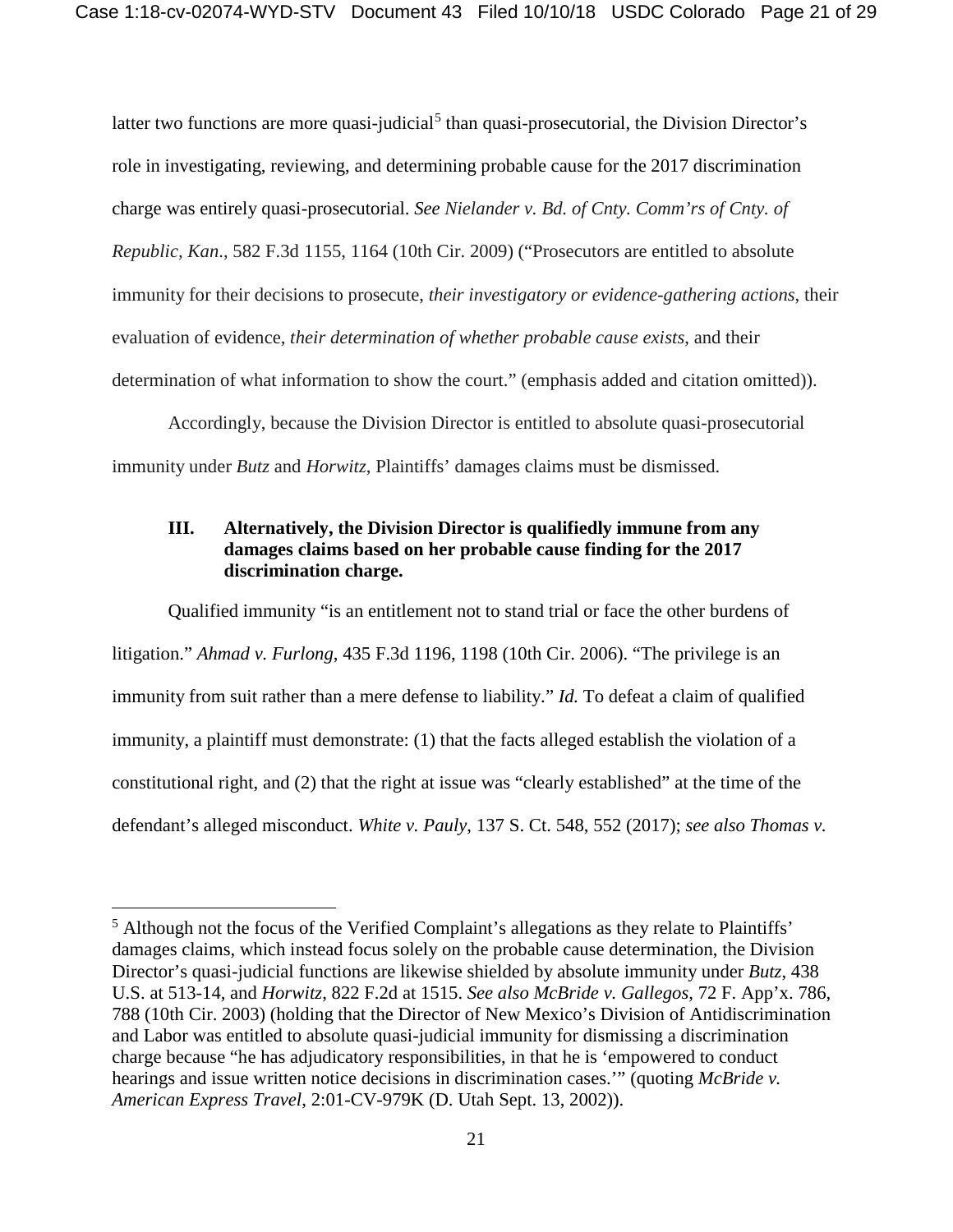*Durastanti*, 607 F.3d 655, 662 (10th Cir. 2010). A plaintiff's failure to establish both prongs means the protections of qualified immunity apply. The court may review either prong first and need only find one of the prongs missing to hold that qualified immunity bars a plaintiff's claims. *Ashcroft v. al-Kidd*, 563 U.S. 731, 735 (2011) ("We recently reaffirmed that lower courts have discretion to decide which of the two prongs of qualified-immunity analysis to tackle first."). Because Plaintiffs here cannot demonstrate a "clearly established" law, the Division Director is entitled to qualified immunity.

A right is "clearly established" when there is a Supreme Court or Tenth Circuit precedent on point. *Apodaca v. Raemisch*, 864 F.3d 1071, 1076 (10th Cir. 2017). Alternatively, a right is clearly established by the weight of authority from case law in other circuits. *Id*. at n.3. Additionally, while there does not have to be a case directly on point for a right to be "clearly established," existing precedent must place the statutory or constitutional question "beyond debate." *White*, 137 S. Ct. at 551-52. The precedent must be sufficiently clear that "every reasonable official would interpret it to establish the particular rule that plaintiff seeks to apply." *Wesby*, 138 S. Ct. at 590. A plaintiff must identify the authorities that create the clearly established right. *Washington v. Unified Gov't of Wyandotte Cty*, 847 F.3d 1192, 1201 n.3 (10th Cir. 2017).

Assuming *arguendo* only for purposes of this motion that the facts alleged in the Verified Complaint establish that CADA violates the First and Fourteenth Amendments, but without conceding the same, $6$  Plaintiffs cannot satisfy the second prong of the qualified immunity

<span id="page-21-0"></span><sup>6</sup> Because the second prong cannot be satisfied due to the lack of clearly established law on point, the Division Director will not unnecessarily expend court resources arguing the merits of the first prong at this time. "Courts should think carefully before expending 'scarce judicial resources' to resolve difficult and novel questions of constitutional or statutory interpretation that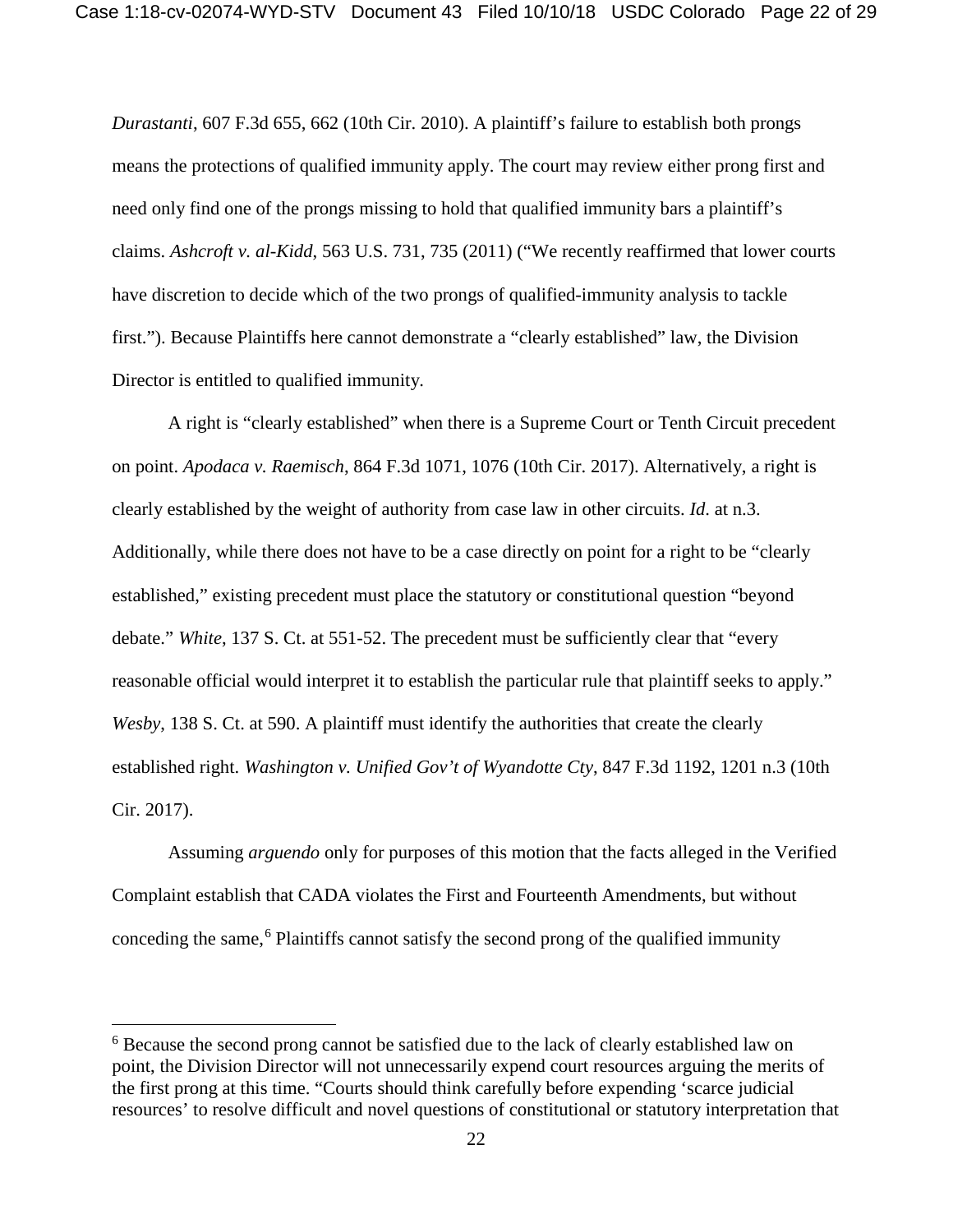analysis. Simply put, no clearly established law barred the Division Director from finding probable cause for the 2017 discrimination charge where, as here, CADA's prohibition of discrimination in *all* places of public accommodation, including the bakery, is still valid and enforceable. Indeed, neither the U.S. Supreme Court, the Tenth Circuit, nor any other circuit court has held that an administrative official violates a federally secured right by continuing to enforce a valid state law that has never been declared facially unconstitutional. Absent such binding precedent, the Division Director is entitled to qualified immunity.

The allegations in the Verified Complaint suggest that Plaintiffs read *Masterpiece I* as having clearly established that the Division Director may not investigate and determine whether probable cause exists for the 2017 discrimination charge. Doc.1, ¶¶ 5, 63–74, 76–80, 139–173 (discussing *Masterpiece I* in detail). Indeed, the only substantive allegation of misconduct leveled against the Division Director is that she issued a probable cause determination regarding the 2017 discrimination charge *after* the U.S. Supreme Court announced *Masterpiece I.* Doc.1, ¶¶ 175, 195–209. This reading of *Masterpiece I* is flawed and must be rejected for three reasons.

*First*, as discussed above, *Masterpiece I* did not hold that CADA violates the First and Fourteenth Amendments. To the contrary, the Supreme Court found that "[i]t is unexceptional that Colorado law can protect gay persons, just as it can protect other class of individuals, in acquiring whatever products and services they choose on the same terms and conditions as are offered to other members of the public." *Masterpiece I*, 138 S. Ct. at 1728. *Second*, the decision expressly acknowledged that the Supreme Court's "precedents make clear that the baker, in his capacity as the owner of a business serving the public, might have his right to the free exercise of

will 'have no effect on the outcome of the case.'" *Ashcroft*, 563 U.S. at 735 (quoting *Pearson v*, *Callahan,* 555 U.S. 223, 236–237 (2009)).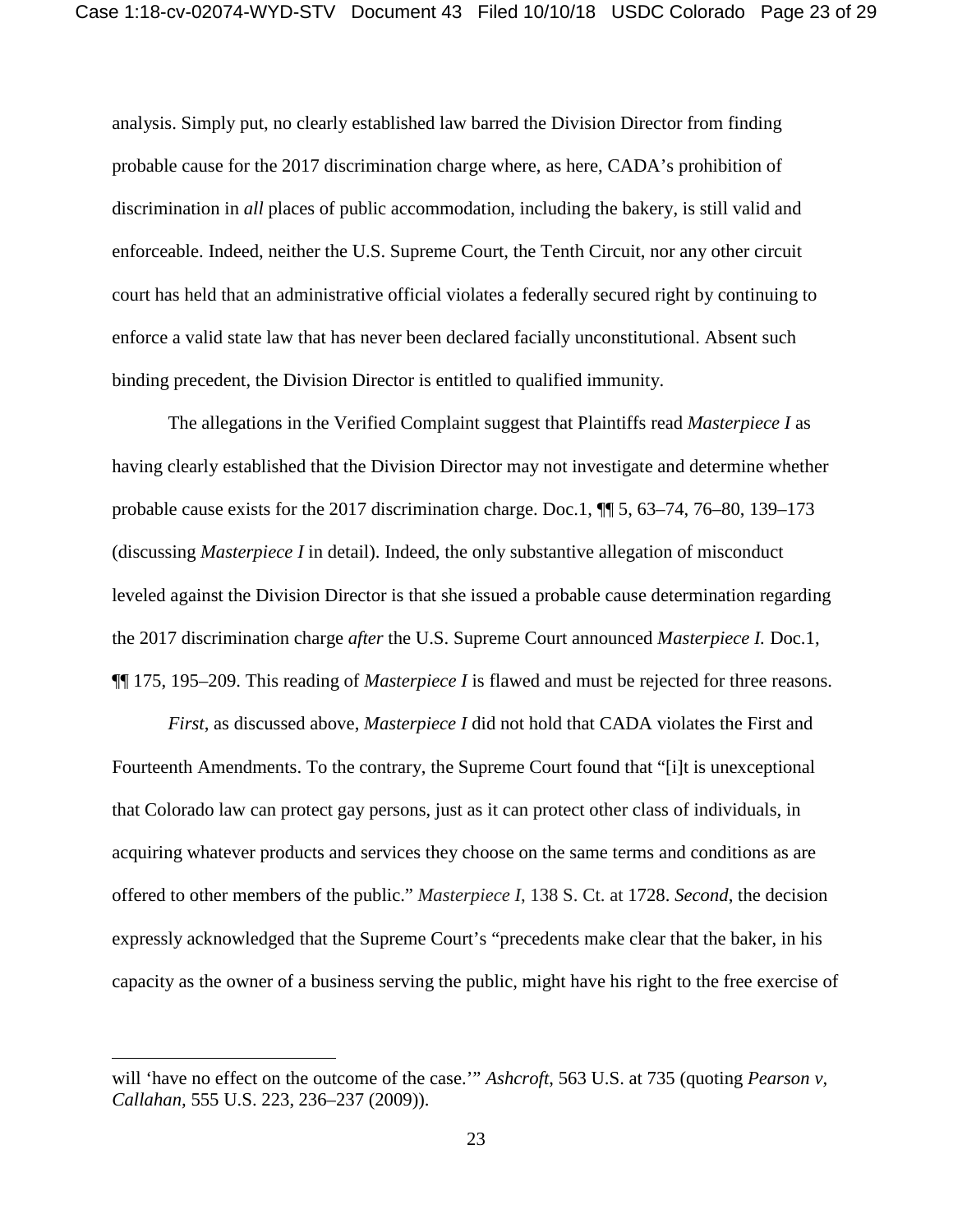religion limited by generally applicable laws," and did not abrogate or limit any of those precedents. *Id.* 1723-24. To the contrary, the *Masterpiece I* Court explained that although religious objections to gay marriage are "protected views," such objections "do not allow business owners…to deny protected persons equal access to goods and services under a neutral and generally applicable public accommodations law." 138 S.Ct. at 1727. This holding is consistent with the Court's long-established view of the Free Exercise Clause. *See United States v. Lee*, 455 U.S. 252, 261 (1982) ("When followers of a particular [religious] sect enter into commercial activity as a matter of choice, the limits they accept on their own conduct as a matter of conscience and faith are not to be superimposed on the statutory schemes which are binding on others in that activity."). And *third*, even though the *Masterpiece I* Court found that the *former* Commissioners failed to consider Plaintiffs' claims with "the neutrality that the Free Exercise Clause requires," 138 S. Ct. at 1731, it never intimated that CADA *itself* is anything other than neutral and generally applicable. Nor did the Court suggest that Plaintiffs are immune from CADA's reach in the event of future discrimination charges, such as the one at-issue here.

Due to the lack of clearly established law prohibiting the Division Director from determining that probable cause exists for the 2017 discrimination charge, she is qualifiedly immune from Plaintiffs' damages claims.

# **IV. The Eleventh Amendment bars all claims for prospective relief against the Attorney General and Governor for lack of personal participation, and bars the nominal damages claims against the Commissioners, the Attorney General, and the Governor in their official capacities.**

The Eleventh Amendment "does not bar a suit against state officials in their official capacities if it seeks prospective relief for the *officials' ongoing violation of federal law*." *Harris v. Owens*, 264 F.3d 1282, 1290 (10th Cir. 2001) (emphasis added). But the state official "must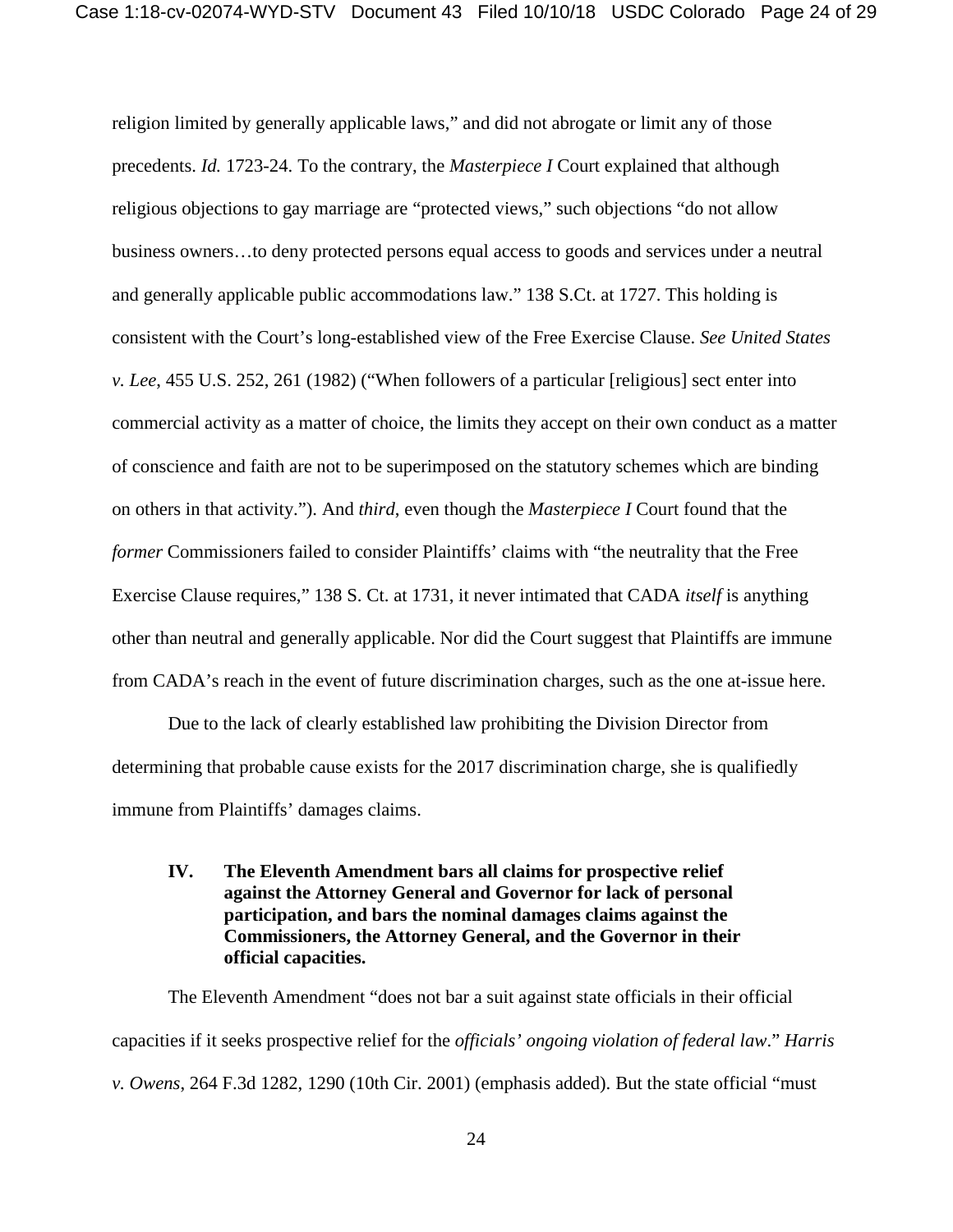have some connection with the enforcement of the act, or else [the plaintiff] is merely making him a party as a representative of the state, and thereby attempting to make the state a party." *Martinez*, 707 F.3d at 1205 (quoting *Ex Parte Young*, 209 U.S. 123, 157 (1908)). As a result, the state official "'must have a particular duty to 'enforce' the statute in question and demonstrated willingness to exercise that duty.'" *Id.* (quoting *Prairie Band Potawatomi Nation v. Wagnon*, 476 F.3d 818, 828 (10th Cir. 2007)). The necessary connection "must be fairly direct; a generalized duty to enforce state law … will not subject an official to suit." *Los Angeles Cnty. Bar Ass'n v. Eu*, 979 F.2d 697, 704 (9th Cir. 1992).

Here, the sole factual allegation leveled against the Attorney General is that she issued a press release on June 4, 2018 that acknowledged the U.S. Supreme Court's decision in *Masterpiece I*, but did not "disavow the state's unequal enforcement policy or its hostile comments." Doc. 1, ¶ 218. This allegation not only fails to acknowledge that the Attorney General was not a party to *Masterpiece I* and appeared in that matter solely as counsel of record to the former Commissioners, but also fails to satisfy the Eleventh Amendment's requirement that there be an ongoing violation of federal law. Indeed, the Verified Complaint wholly fails to allege that the Attorney General has "demonstrated willingness" to enforce CADA generally, much less against Plaintiffs, specifically. *Martinez*, 707 F.3d at 1205 (quotation omitted). And given that the plain language of CADA vests her with discretionary, not mandatory, enforcement authority, *see* C.R.S. § 24-34-306(1)(b), she cannot be said to have a "particular duty to 'enforce'" CADA. *Id.* Any prospective relief entered against the Attorney General would have no practical effect because she is not committing any ongoing violation of Plaintiffs' federal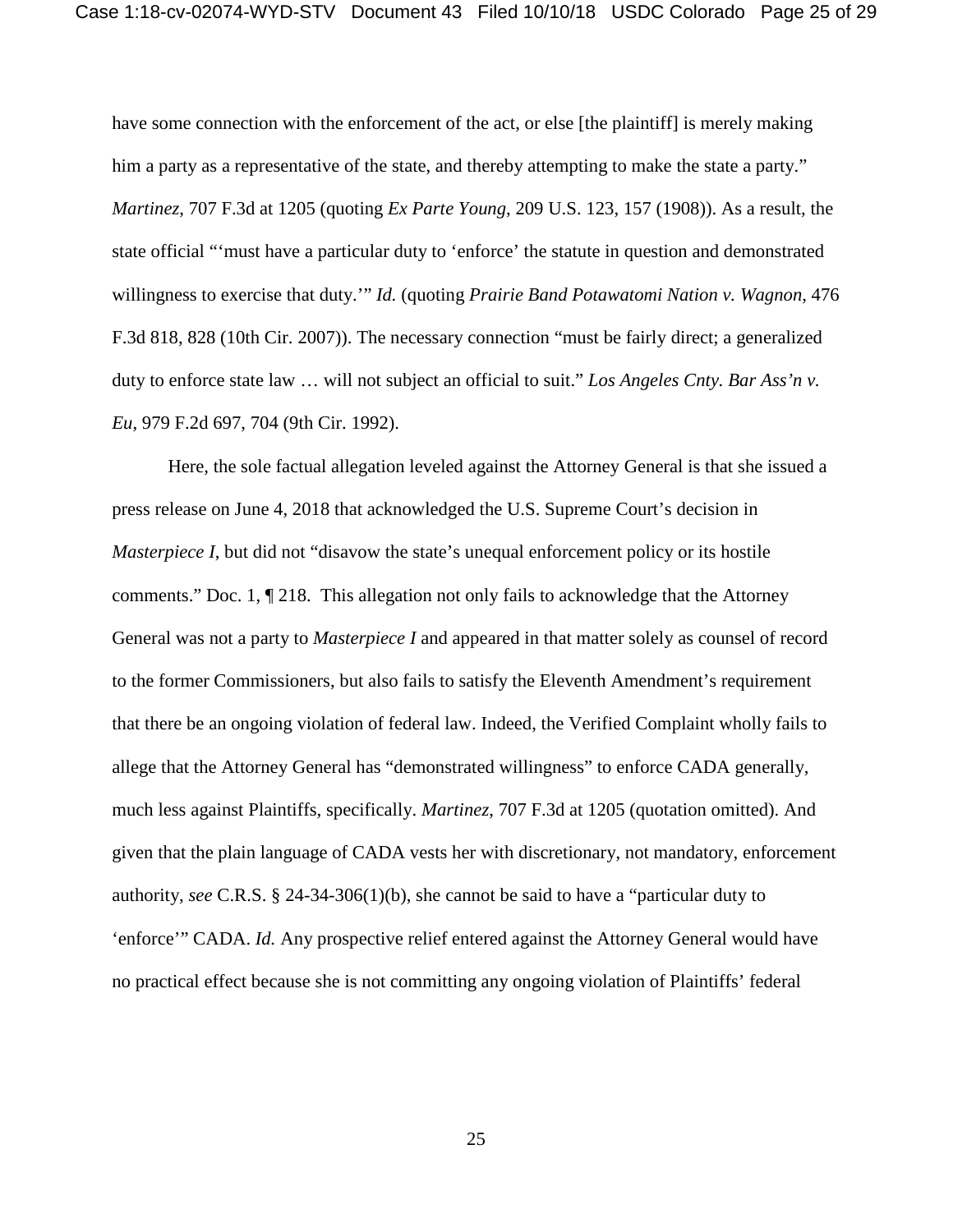rights. *Owens*, 264 F.3d at 1290. Plaintiffs' official capacity claims against her must therefore be dismissed.

The Verified Complaint is devoid of any allegation that the Governor has a particular duty to enforce CADA. This is likely because, as a matter of law, he has none. *See* C.R.S. § 24-  $34-306(1)(a)$ -(b) (the Governor is not among the persons and state officials authorized to file discrimination charges with the Division). Any prospective relief entered against the Governor likewise would have no practical effect because he is not committing any ongoing violation of Plaintiffs' federal rights. *Owens*, 264 F.3d at 1290. Plaintiffs' official capacity claims against him must therefore be dismissed.

"The Eleventh Amendment is a jurisdictional bar that precludes unconsented suits in federal court against a state and arms of the state." *Peterson v. Martinez*, 707 F.3d 1197, 1205 (10th Cir. 2013) (quoting *Wagoner Cnty. Rural Water Dist. No. 2. v. Grand River Dam Auth*., 577 F.3d 1255, 1258 (10th Cir. 2009). For this reason, "an official-capacity suit …, in all respects other than name, [must] be treated as a suit against the entity," and therefore the Eleventh Amendment "provides immunity 'when [s]tate officials are sued for damages in their official capacity.'" *Id.* (quoting *Kentucky v. Graham*, 473 U.S. 159, 166, 169 (1985)). Here, despite naming each of the Commissioners, the Attorney General, and the Governor in their official capacities only, Plaintiffs seek "[a]n award of \$1 in nominal damages to each Plaintiff against each Defendant." Doc. 1, p. 50, ¶ 11. Such claims are barred by the Eleventh Amendment and must be dismissed.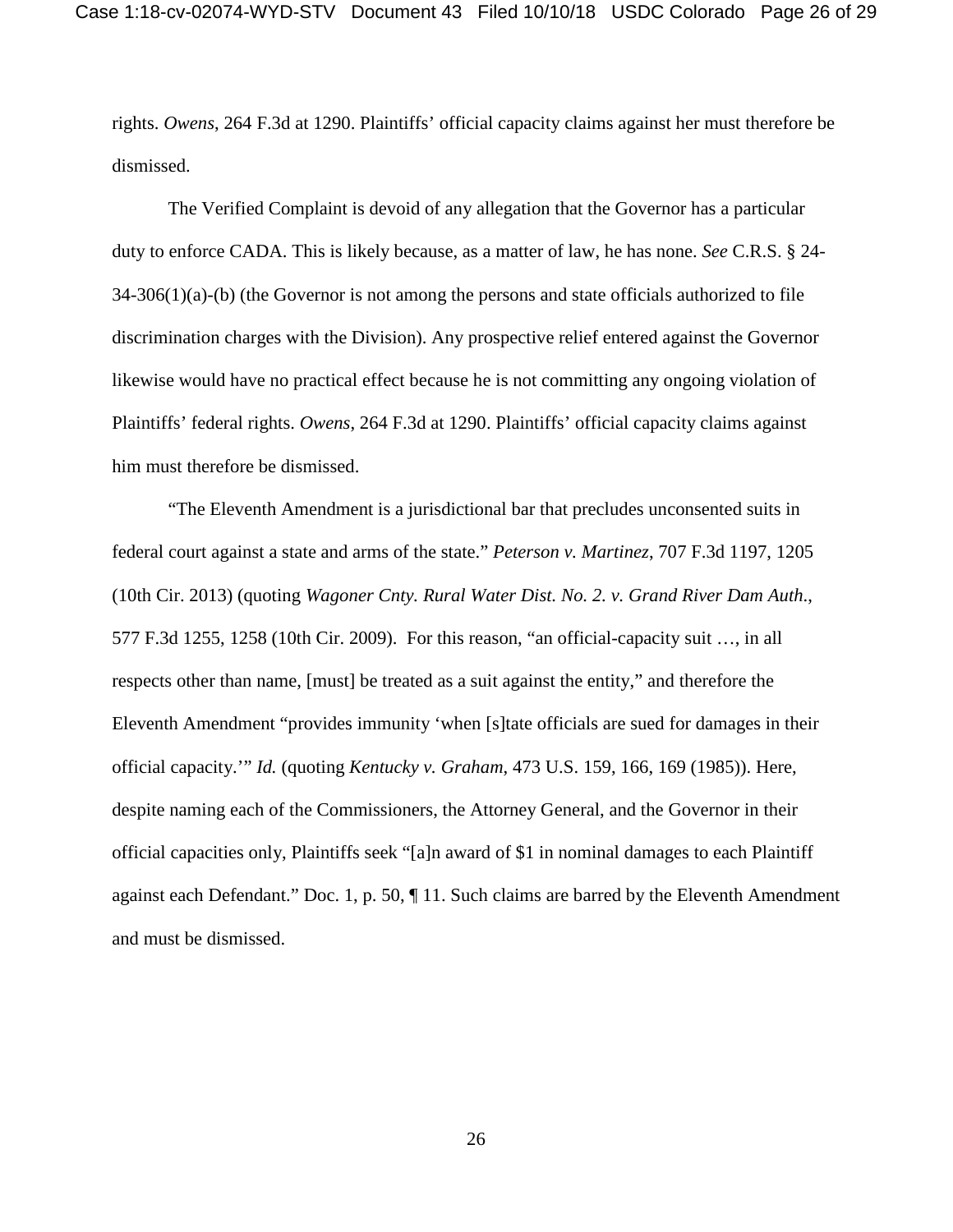## **V. Plaintiffs lack standing to challenge the statutory selection criteria for new Commissioners because none of the Commissioners named as Defendants here were appointed using the criteria.**

To establish Article III standing, a plaintiff must show that he has (1) suffered an injury in fact that is (2) traceable to the defendants, and that (3) is redressable by a favorable ruling. *See Lujan v. Defs. of Wildlife*, 504 U.S. 555, 560 (1992). A plaintiff's injury must be "actual or imminent, not conjectural or hypothetical." *Id.*

Plaintiffs here seek a declaration that C.R.S. § 24-34-303(1)(b)(I-III), which establishes selection criteria that the Governor must use when appointing Commissioners, violates the due process clause of the Fourteenth Amendment "by prescribing non-neutral selection criteria and non-neutral interests for each Commission member." Doc. 1, ¶¶ 234-44, Prayer for Relief, ¶ 8. But the challenged criteria did not go into effect until July 1, 2018, *see* Colorado H.B. 18-1256, and the Verified Complaint wholly fails to allege that the Governor selected any of the Commissioners named as Defendants here *after* that date. As a result, Plaintiffs have not shown that they suffered an injury in fact traceable to the Governor's utilization of the challenged selection criteria.

And it is too conjectural or hypothetical to presume that the Governor will seat a majority of new Commissioners using the new selection criteria while the 2017 discrimination charge is pending before the Commission. *Lujan*, 504 U.S. at 560. Accordingly, Plaintiffs' challenge to C.R.S. § 24-34-303(1)(b)(I-III) must be dismissed for lack of standing.

#### **CONCLUSION**

WHEREFORE, the State Officials respectfully request that this Court dismiss Plaintiffs' Verified Complaint in total.

Respectfully submitted this 10th day of October, 2018.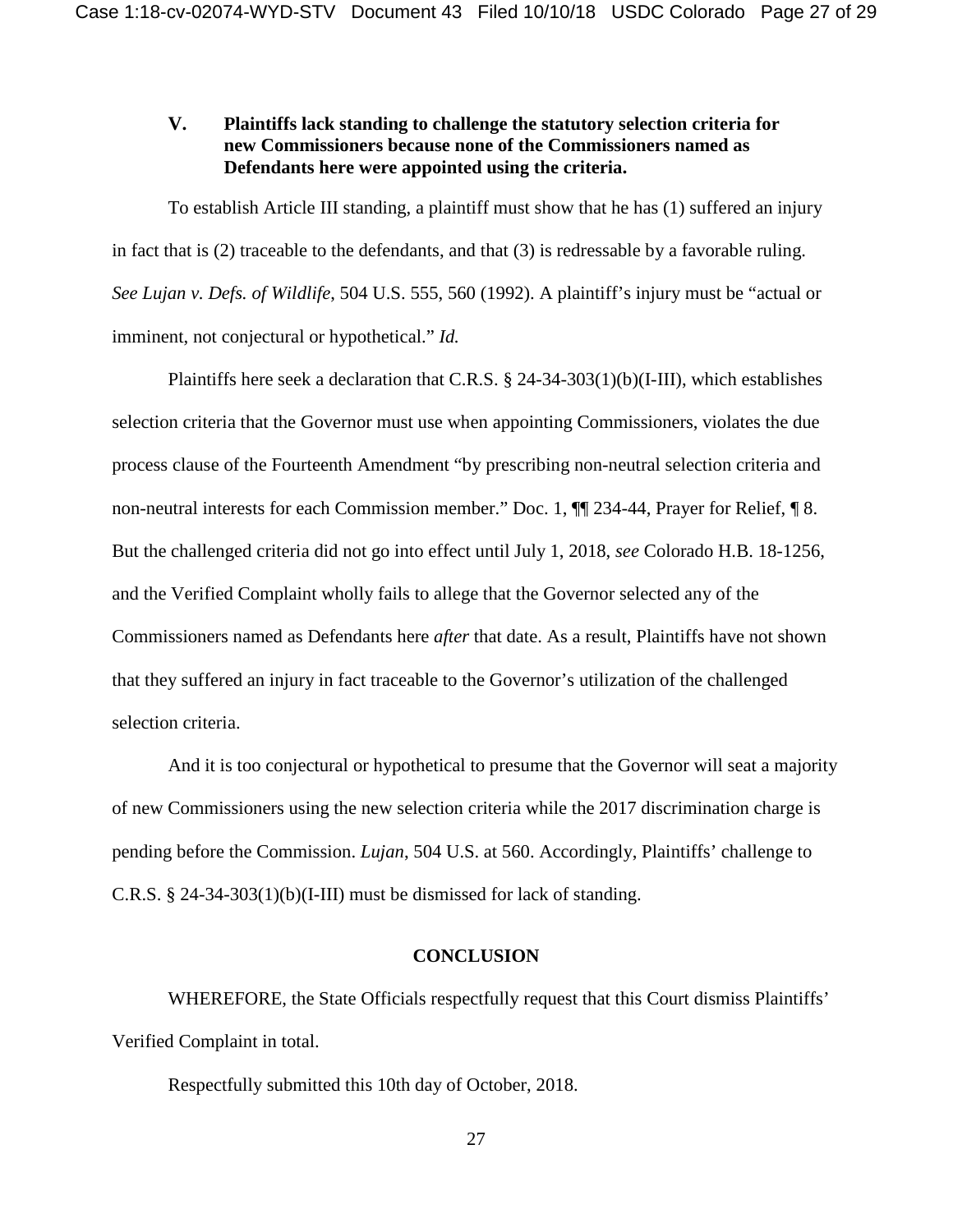CYNTHIA H. COFFMAN Attorney General

*s/ LeeAnn Morrill*

LEEANN MORRILL\* First Assistant Attorney General VINCENT MORSCHER\* Senior Assistant Attorney General GRANT T. SULLIVAN\* Assistant Solicitor General JACQUELYNN RICH FREDERICKS\* Assistant Attorney General State Services Section 1300 Broadway,  $6<sup>th</sup>$  Floor Denver, Colorado 80203 Telephone: (720) 508-6000 \*Counsel of Record *Attorneys for Defendants*